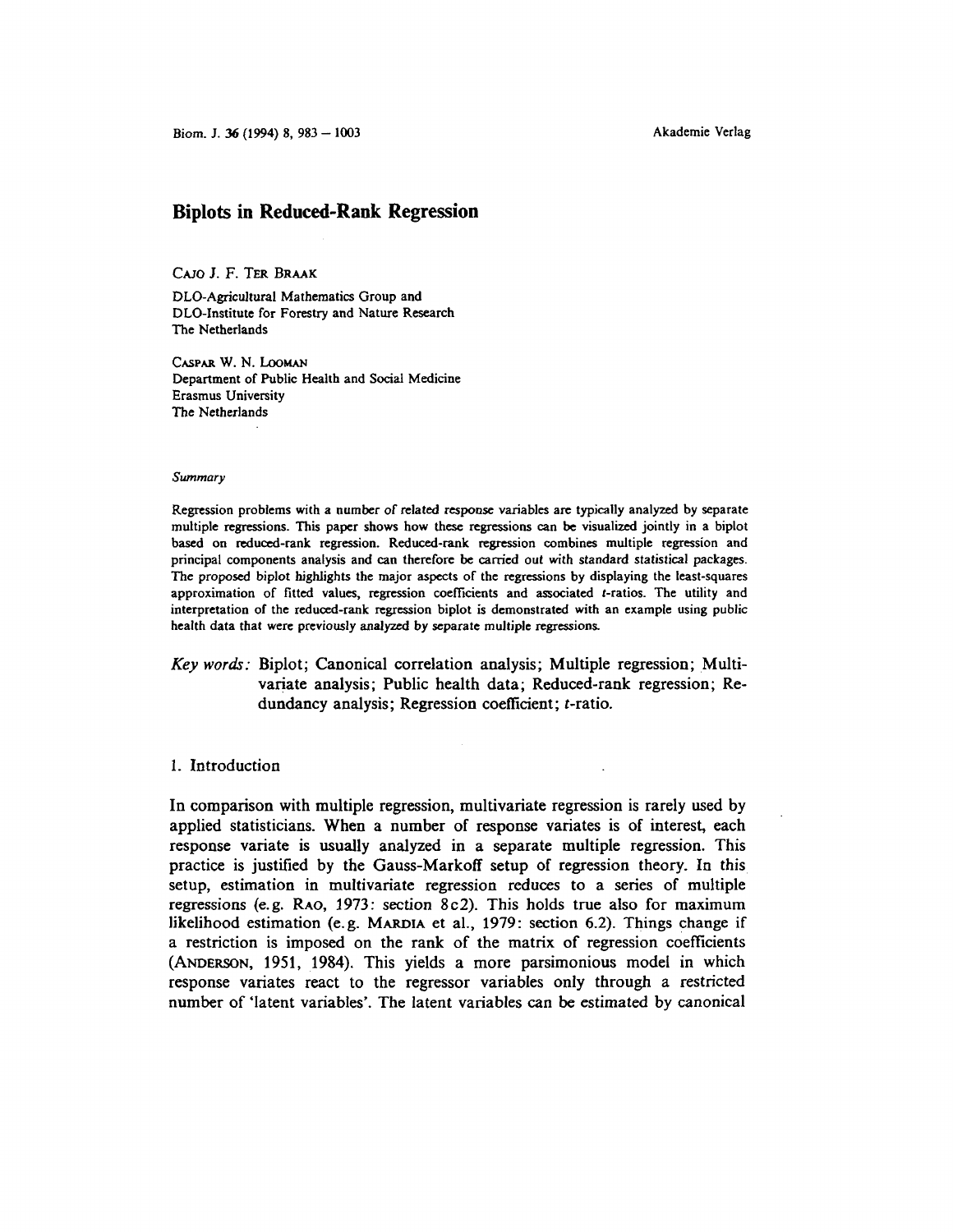variates. IZENMAN (1975) introduced the apt name reduced-rank regression. Despite further work by Tso (1981), DAVIES & Tso (1982), among others, and, more recently, by LEFKOVITCH (1986), ISRAELS (1987), VELU et al. (1986) and VAN DER LEEDEN (1990), reduced-rank regression has found few applications. This is unfortunate. In our view, reduced-rank regression is particularly useful, because it offers the possibility to produce a plot that easily summarises the major aspects of the regressions. This possibility has so far not been exploited. In this paper we show how the biplot graphic display (GABRIEL, 1971; 1982) can help to visualize the reduced-rank model. The proposed biplot represents geometrically the fitted values of the regressions, the estimated regression coefficients and their associated  $t$ -ratios. The two-dimensional biplot is exact for the rank 2 model. For higher ranks, it forms a least-squares approximation. We demonstrate the utility of the reduced-rank regression biplot with an example using public health data that has previously been analyzed by separate multiple regressions (KUNST et al., 1990).

Reduced-rank regression can be carried out by standard computer programmes for multivariate analysis. There exist essentially two different methods of estimation. Depending on the assumptions about the errors, parameter estimates can . be obtained from a canonical correlation analysis (ANDERSON, 1951; Tso, 1981) or from a principal component analysis of the fitted values for the response variables (RAo, 1964; DAVIES & Tso, 1982). In the latter case, reduced-rank regression is also called 'principal component analysis of instrumental variables' (RAo, 1964; RoBERTS & EscoUFIER, 1976) and 'redundancy analysis' (VAN DEN WOLLENBERG, 1977; ISRAELS, 1984; VAN DER BURG & DE LEEUW, 1990). TER BRAAK (1990) proposed the same biplots in the context of canonical correlation analysis.

In this paper we aim to make reduced-rank regression accessible to users of multiple regression by summarizing the essential theory of reduced-rank regression and of the biplot and by presenting an illustrative example. We discuss several aspects of biplots that so far received little attention, among which, how to display qualitative regressor variables in the biplot, how to focus the biplot analysis on the effects of a particular subset of regressors and how to scale biplots. Details are given about what can and what can not be learned from differently scaled biplots, in particular, biplots in correlation scaling and in distance scaling. The paper also presents a new interpretative aid for biplots of t-ratios, the so-called Van Dobben-circles.

## 2. Example: Description and Multiple Regressions

Our example is based on the study by KUNST et al. (1990). Their study contributes to the discussion about a finding that differences in life expectancy between occupational classes in Britain have widened during the postwar period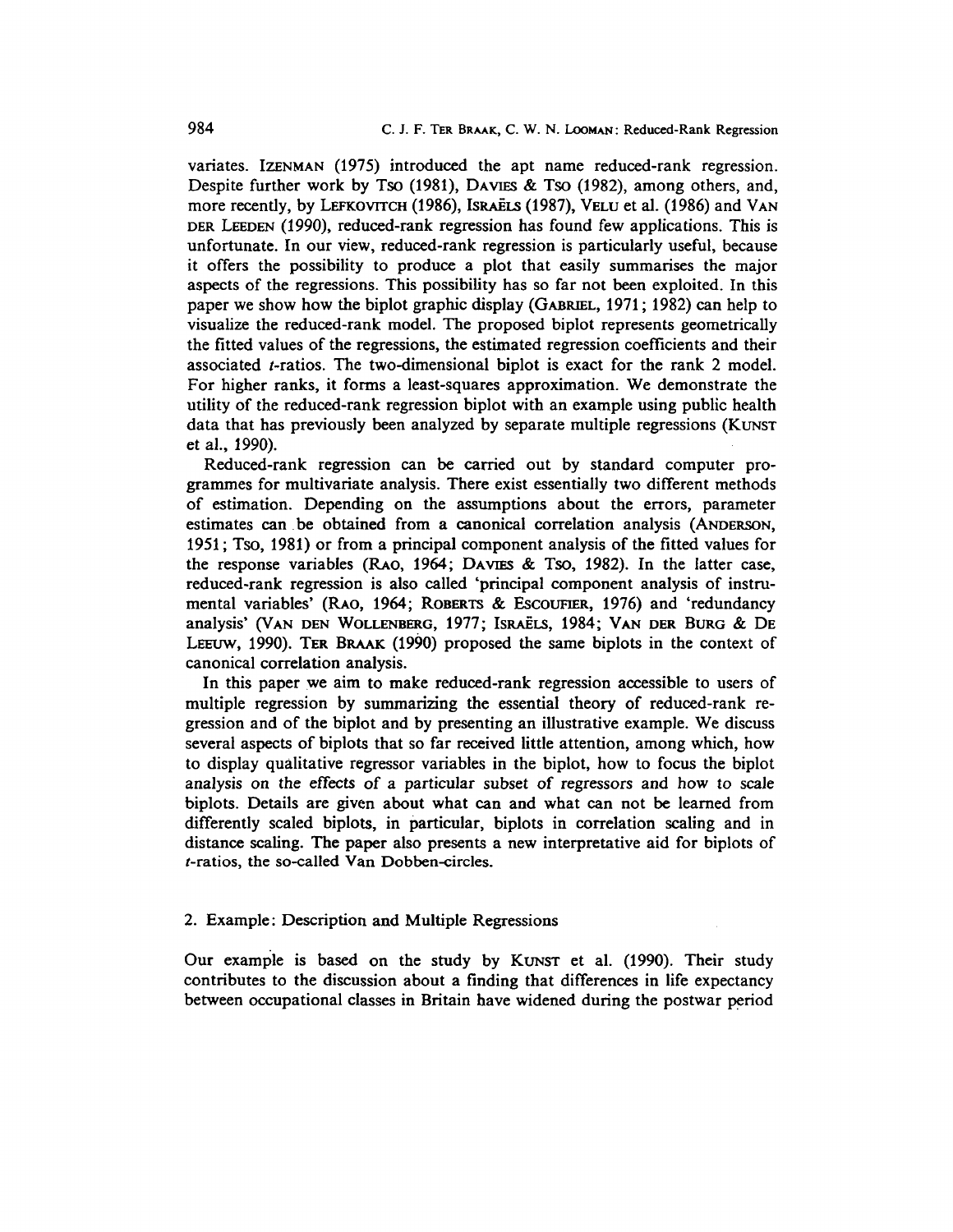(e.g. HART, 1986). By using regional mortality data and a socio-economic index, Kunst et al. studied the socio-economic mortality differences in the Netherlands between 1950-1984. The data consist of regional standardized mortality ratios of different causes of death over four periods (1950-54, 1960-64, 1970-74 and 1980-84) in 39 Dutch regions together with a regional index for socio-economic status (SES) and two control variables (indices for urbanization and religion, URB and CAT) (Table 1). Standardized mortality ratios were used to correct for regional differences in the age structure of the population, and are calculated as the ratio of the observed number of deaths to the number of deaths that are expected from multiplying the national age-specific death rates to the regional age-specific population numbers (ARMITAGE, 1971: 388). The question of interest is how the total mortality ratio and the cause-specific mortality ratio are related to socio-economic status, and how these relationships change over time. Kunst et al. used multiple regression to answer these questions. In this study we present the major patterns of change in a single display. We confine the analysis to male mortality due to eleven major causes of death (Table 1). Apart from this simplification, we parallel the analysis in Kunst et al. The total male mortality ratio changed little in time and was only weakly related to SES, but the ratios of

#### Table 1

| Response Variables      | Abbreviation    |  |  |
|-------------------------|-----------------|--|--|
| Stomach Cancer          | StomCa          |  |  |
| Colon Cancer            | ColoCa          |  |  |
| Lung Cancer             | LungCa          |  |  |
| Prostate Cancer         | ProsCa          |  |  |
| Diabetes mellitus       | DiabMe          |  |  |
| Ischaemic Heart         | IscHea          |  |  |
| Other Heart disease     | OthHea          |  |  |
| <b>Arterial Disease</b> | ArteDi          |  |  |
| COLD                    | COLD            |  |  |
| Traffic accidents       | Traffic         |  |  |
| Non-traffic accidents   | NonTraf         |  |  |
| Regressor Variables     | Abbreviation    |  |  |
| Period 1-4              | $P_1-P_4$       |  |  |
| Socio-economic status   | <b>SES</b>      |  |  |
| in period $1-4$         | $SES - SES$     |  |  |
| Urbanization            | <b>URB</b>      |  |  |
| in period $1-4$         | $URB_1 - URB_4$ |  |  |
| Religion                | <b>CAT</b>      |  |  |
| in period $1-4$         | $CAT - CAT$     |  |  |

Full names and abbreviations of the response variables (standardized mortality ratios for eleven causes of death) and the regressor variables in the example data set.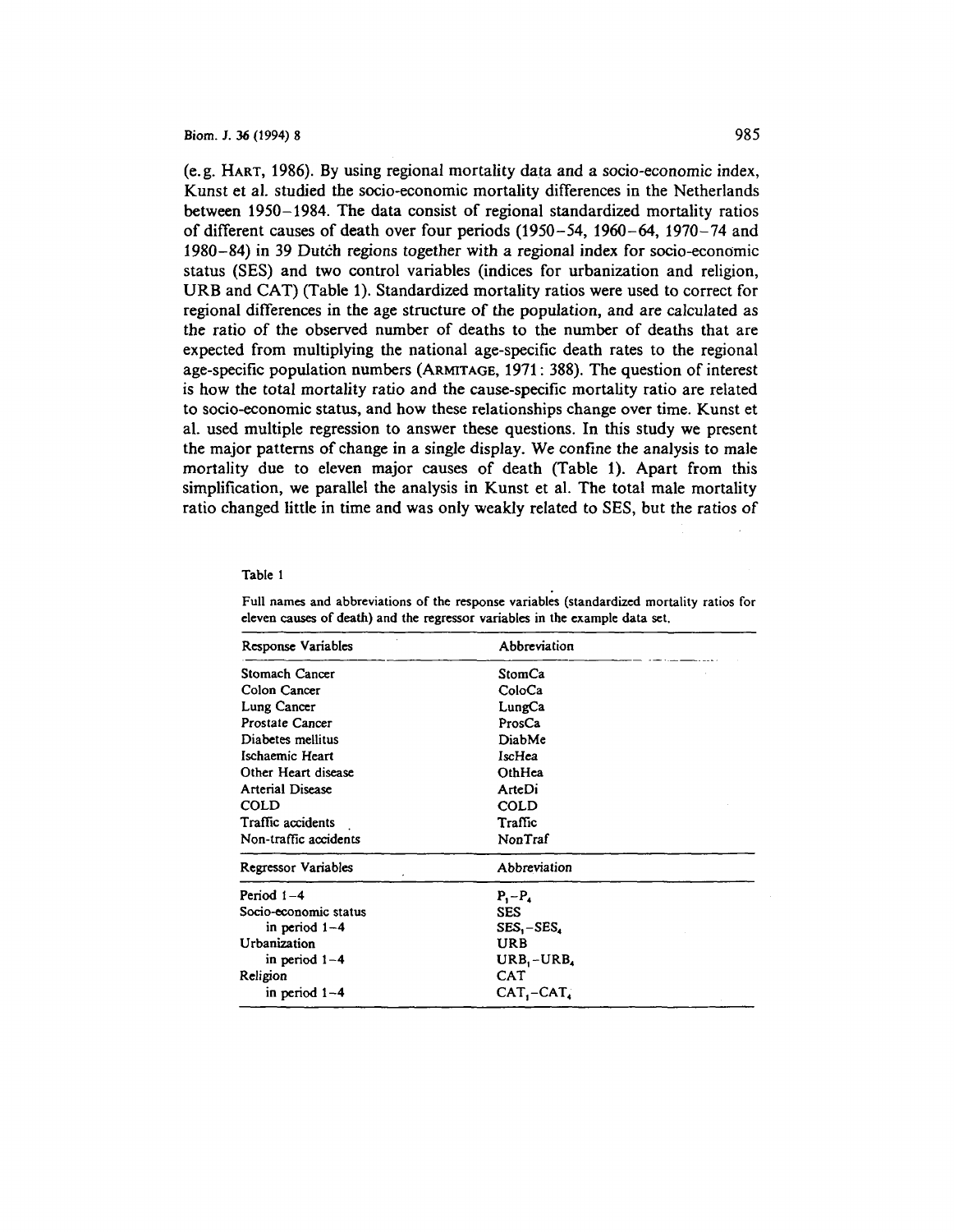| variance inflation factor (VIF) for regressors. For other abbreviations see Table 1. |         |                |                      |               |                    |                                              |                       |                           |      |
|--------------------------------------------------------------------------------------|---------|----------------|----------------------|---------------|--------------------|----------------------------------------------|-----------------------|---------------------------|------|
| Cause                                                                                | Period  |                |                      |               | SES.Period         |                                              |                       |                           |      |
|                                                                                      | 1       | $\overline{2}$ | 3                    | 4             | $\mathbf{1}$       | $\overline{2}$                               | 3                     | $\overline{\mathbf{4}}$   |      |
| StomCa                                                                               | 0.09    |                | $0.03 -0.03 -0.10$   |               | $-0.14$<br>$-1.59$ | $-0.11$<br>$-1.26$                           | $-0.72$               | $-0.06 - 0.20$<br>$-2.29$ | 0.91 |
| ColoCa                                                                               |         | $-0.07 - 0.03$ | 0.03                 | 0.07          | 0.16<br>1.17       | 0.54<br>3.95                                 | 0.28<br>2.01          | 0.00<br>0.02              | 0.75 |
| LungCa                                                                               |         | $-0.10 - 0.02$ | 0.05                 | 0.08          | 0.54<br>9.91       | 0.30<br>5.61                                 | 0.16<br>2.95          | 0.04<br>0.73              | 0.96 |
| Prosca                                                                               |         | $-0.07 - 0.01$ | 0.02                 | 0.06          | 0.22<br>1.53       | 0.17<br>1.16                                 | 0.16<br>1.06          | 0.18<br>1.23              | 0.70 |
| DiabMe                                                                               | $-0.02$ | 0.06           |                      | $0.01 - 0.05$ | 0.32<br>2.15       | 0.21<br>1.37 <sub>1</sub>                    | $-0.15$<br>$-0.97$    | $-0.05$<br>$-0.32$        | 0.68 |
| IscHea                                                                               | $-0.12$ | 0.01           | 0.07                 | 0.04          | 0.28<br>4.43       | 0.05<br>0.78                                 | $-2.12$               | $-0.13 - 0.22$<br>$-3.53$ | 0.95 |
| OthHea                                                                               | 0.09    |                | $0.02 - 0.08 - 0.04$ |               | 0.10<br>0.85       | $-0.10$                                      | $-0.89 - 0.38 - 0.12$ | $-0.04 - 0.01$            | 0.82 |
| ArteDi                                                                               | 0.06    | 0.01           |                      | $0.01 - 0.07$ | $-0.15$            | $-0.20$<br>$-1.15 - 1.60$ 0.78               | 0.10                  | 0.20<br>1.59              | 0.79 |
| <b>COLD</b>                                                                          |         | $-0.07 - 0.02$ | 0.04                 | 0.06          | $-1.41$            | $-0.19$ $-0.14$ $-0.03$<br>$-1.09$           | $-0.25$               | $-0.12$<br>$-0.94$        | 0.77 |
| Traffic                                                                              | $-0.04$ | 0.05           |                      | $0.07 - 0.08$ |                    | $-0.09 -0.26 -0.57$<br>$-1.11 - 3.04 - 6.73$ |                       | $-0.47$<br>$-5.55$        | 0.91 |
| NonTraf                                                                              | 0.06    | 0.04           | 0.01                 | $-0.10$       |                    | $-0.17 - 0.07$<br>$-1.44 - 0.62$             | 0.14<br>1.16          | 0.03<br>0.26              | 0.81 |
| <b>VIF</b>                                                                           | 1.50    | 1.50           | 1.50                 | 1.50          | 1.48               | 1.48                                         | 1.48                  | 1.48                      |      |

Regression coefficients of Period and SES for 11 causes of death in the model Period  $+$  Period . (SES + URB + CAT). For SES, *t*-ratios are shown below the coefficients. Also given are the multiple correlation coefficient {R) of the causes of death, and the

the respective causes *of* death changed much more and their relationship with SES changed markedly in time (see Figure 2 in Kunst et al.). We therefore focus on the cause-specific mortality ratios. The regression coefficients associated with Period and SES are given in Table 2 for each of the eleven causes of death. In the text, we use the abbreviated names of the variables (Table 1).

Details are as follows. In the regression analyses, KUNST et al. (1990) controlled for two regional variables, urbanization (URB) (expressed by the percentage of inhabitants living in large cities) and religion (CAT) (expressed by the percentage of Roman-Catholic inhabitants). Hence, for each cause of death and each period, the standardized mortality ratio (transformed to natural logarithms) was regressed on SES, URB and CAT. Average values for the entire study period were used for SES, URB and CAT, because their geographic pattern changed little during the study period (KUNsT et al.). The same regression

Table 2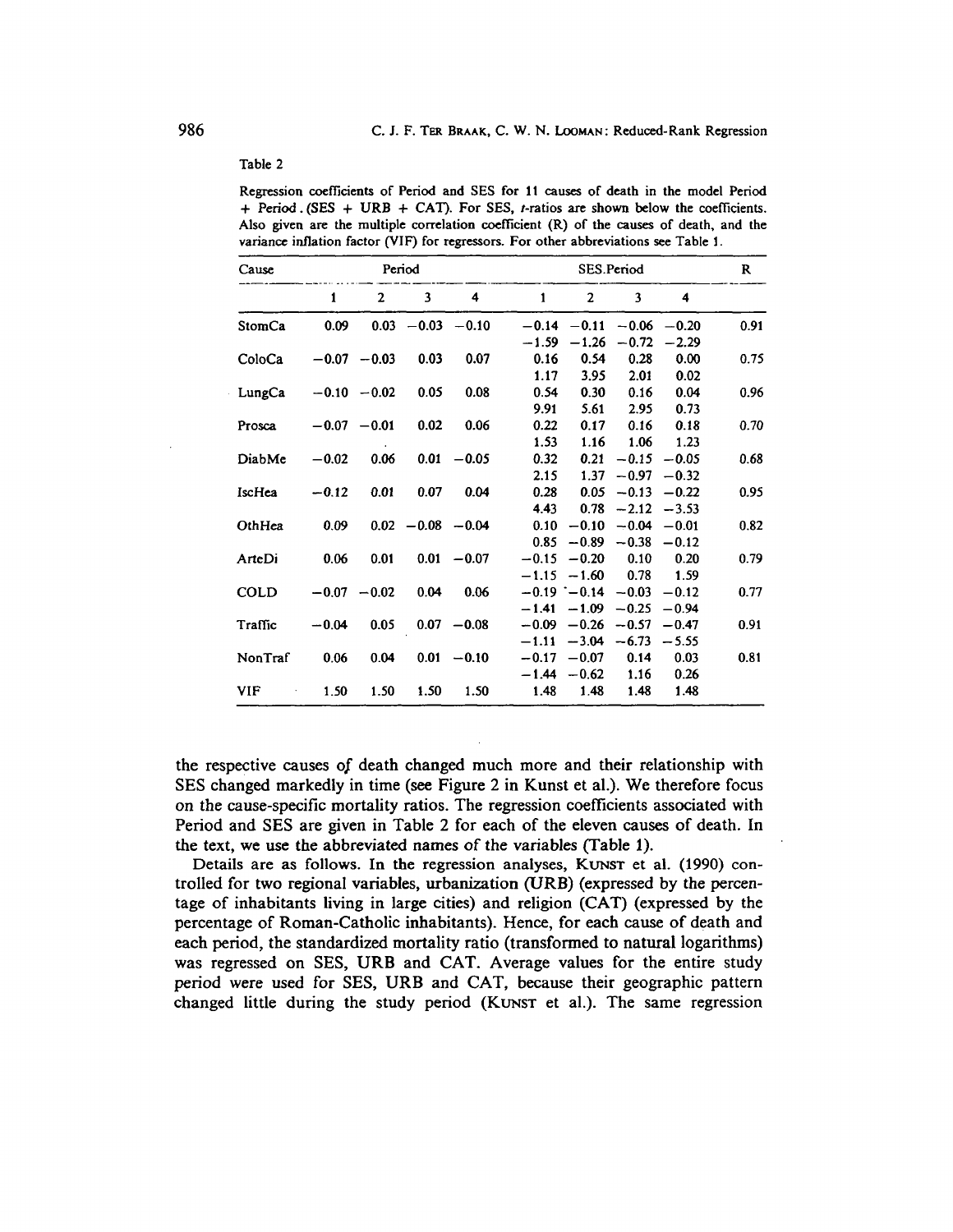Table 3

| Analysis of variance table totalled across causes of death. |  |  |
|-------------------------------------------------------------|--|--|
|-------------------------------------------------------------|--|--|

| Source                    | df | SS(%) |  |
|---------------------------|----|-------|--|
| Periods                   |    | 64.6  |  |
| $+$ URB $+$ CAT           |    | 6.8   |  |
| $+$ (URB $+$ CAT). Period | o  | 2.7   |  |
| $+$ SES                   |    | 2.4   |  |
| + SES. Period             |    | 1.6   |  |
| residual                  | 23 | 21.9  |  |

coefficients can be obtained by merging the data for the four periods into a data set of 156 units (39 regions times 4 periods) and carrying out a regression on the factor Period and the interaction terms of period with SES, URB and CAT. In terms of model formulae (McCULLAGH & NELDER, 1989), the regression model can conveniently be written as Period + Period . (SES + URB + CAT). The term with the dot represents the effect of SES, URB and CAT within periods and thus includes their main effect. We will take this as our basic model. Kunst et al. used it to calculate an *F-test* on the interaction between Period and SES, although the validity of the test for repeated measurements is questionable. Table 2 presents the regression coefficients for Periods and SES. (Deletion of URB and CAT from the regression has little influence on the regression coefficients in Table 2). To make the regression coefficients comparable, the transformed mortality ratios for each cause of death were centred and scaled to unit variance, the sum of the four coefficients for Period was constrained to zero, and SES, URB and CAT were centred and scaled to unit variance within periods before the interaction terms were calculated. The four interaction variables so normalized are indexed by period number, e.g. for SES,  $SES_1 - SES_4$ . These linear transformations do neither influence the fit of the regressions nor of the reduced-rank regression, because the estimation method we use is scale-invariant. We produce in Figure 1 a graphical approximation of Table 2 that more easily conveys the overall patterns of change. Computations were carried out with CANOCO (TER BRAAK, 1991) and repeated in GENSTAT *5* (GENSTAT, 1987).

#### 3. The Model for Reduced-Rank Regression

In matrix notation, the multivariate linear regression model is (e.g. MARDIA et al., 1979)

$$
Y = X M + E \tag{1}
$$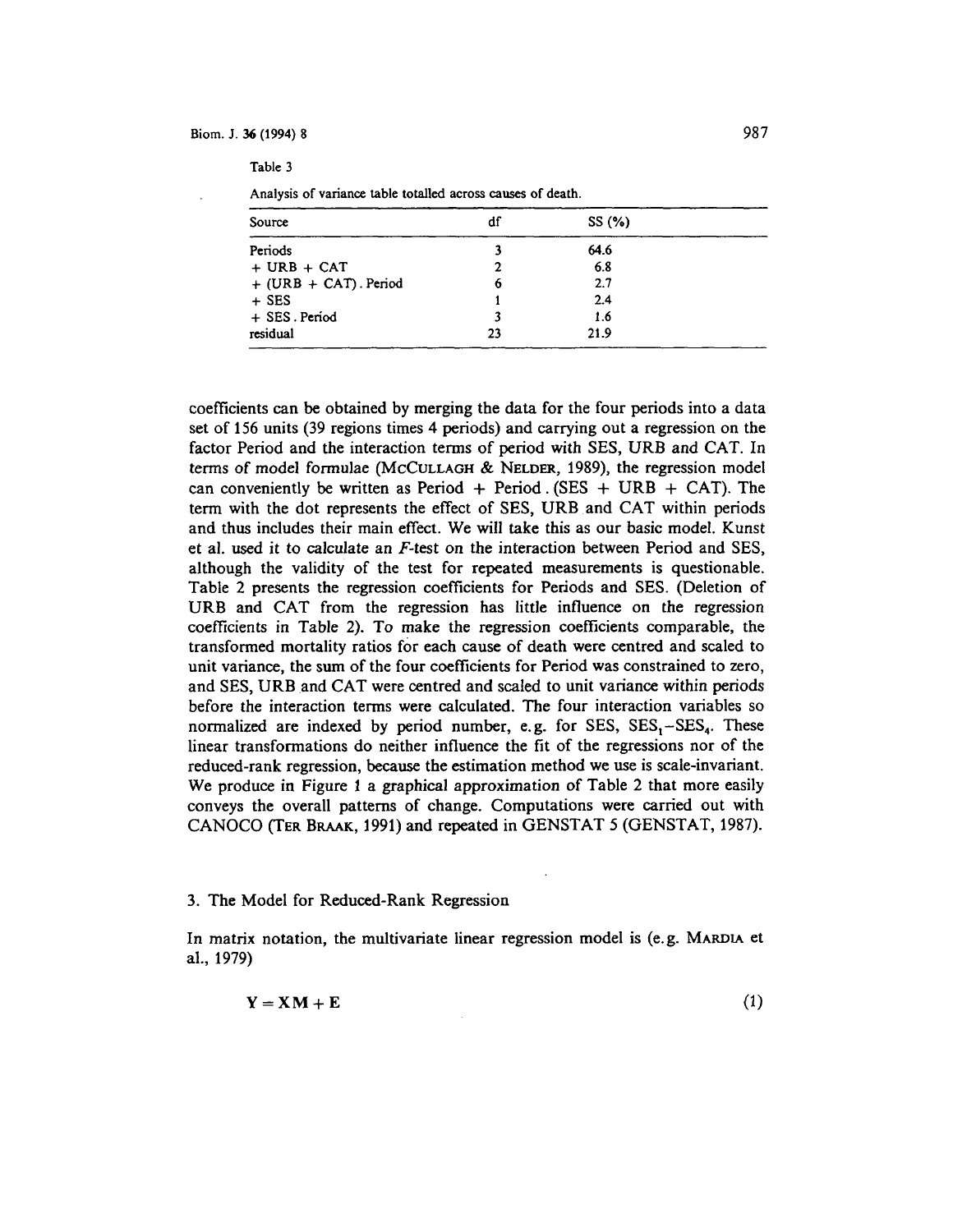with  $X(n \times p)$  and  $Y(n \times q)$  matrices containing observations on *n* units for *p* regressor and *q* response variables, respectively, **M** the  $(p \times q)$  matrix of regression coefficients and **E** the  $(n \times q)$  matrix of random errors. The errors of different observations (rows of  $E$ ) are assumed to be independently and identically distributed with zero expectation and  $(q \times q)$  covariance matrix  $\Sigma$ . Imposing the restriction that the rank of M equals *r,* means that M can be factorized as

$$
\mathbf{M} = \mathbf{C}\mathbf{B}'\,,\tag{2}
$$

where C and B are  $(p \times r)$  and  $(q \times r)$  matrices. Insertion in (1) gives the reduced-rank regression model (IZENMAN, 1975; DAVIES & Tso, 1982)

$$
Y = XCB' + E. \tag{3}
$$

This model can also be written in the form of a factor analysis model (e. g. MARDIA et al., 1979)

$$
Y = FB' + E, \tag{4}
$$

by defining the  $(n \times r)$  matrix of factor scores

$$
\mathbf{F} = \mathbf{X}\mathbf{C} \tag{5}
$$

In other words, the reduced-rank regression model can also be derived from the fixed factor analysis model (4) by imposing the restriction that the factor scores are linear combinations of external regressor variables. In the terminology of factor analysis, B contains factor loadings. Model (4) is a proper factor analysis model only if  $\Sigma$  is diagonal.

### 4. Biplots

The basis for the biplot graphic display (GABRIEL, 1971; 1982) of a  $(p \times q)$  matrix of rank  $r$  is its factorization in terms of the product of two matrices of order  $(p \times r)$  and  $(q \times r)$ , just as M is factorized into B and C in equation (2). A biplot is obtained by plotting the rows of  $B$  and the rows of  $C$  as vectors in an r-dimensional Cartesian coordinate system. For example, in the two-dimensional Figure 1 there are vectors for 11 response variables (causes of death) and four regressor variables  $SES_1-SES_4$  for period 1-4. The matrix product CB' is represented in the plot by the scalar inner product between the vectors for the rows of B (response variables) and the vectors for the rows of C (regressor variables). Easy-to-use rules for reading the biplot follow from the algebraic identity for a scalar inner product between two vectors **b** and **c** (GREEN, 1976: section 3.3)

$$
\langle \mathbf{b}, \mathbf{c} \rangle = \mathbf{b} \mathbf{c}' = \|\mathbf{b}\| \|\mathbf{c}\| \cos(\theta) = \text{sign}\|\mathbf{c}\| \|\text{projection of } \mathbf{b} \text{ on } \mathbf{c}\| =
$$
  
= sign  $\|\mathbf{b}\| \|\text{projection of } \mathbf{c} \text{ on } \mathbf{b}\|$  (6)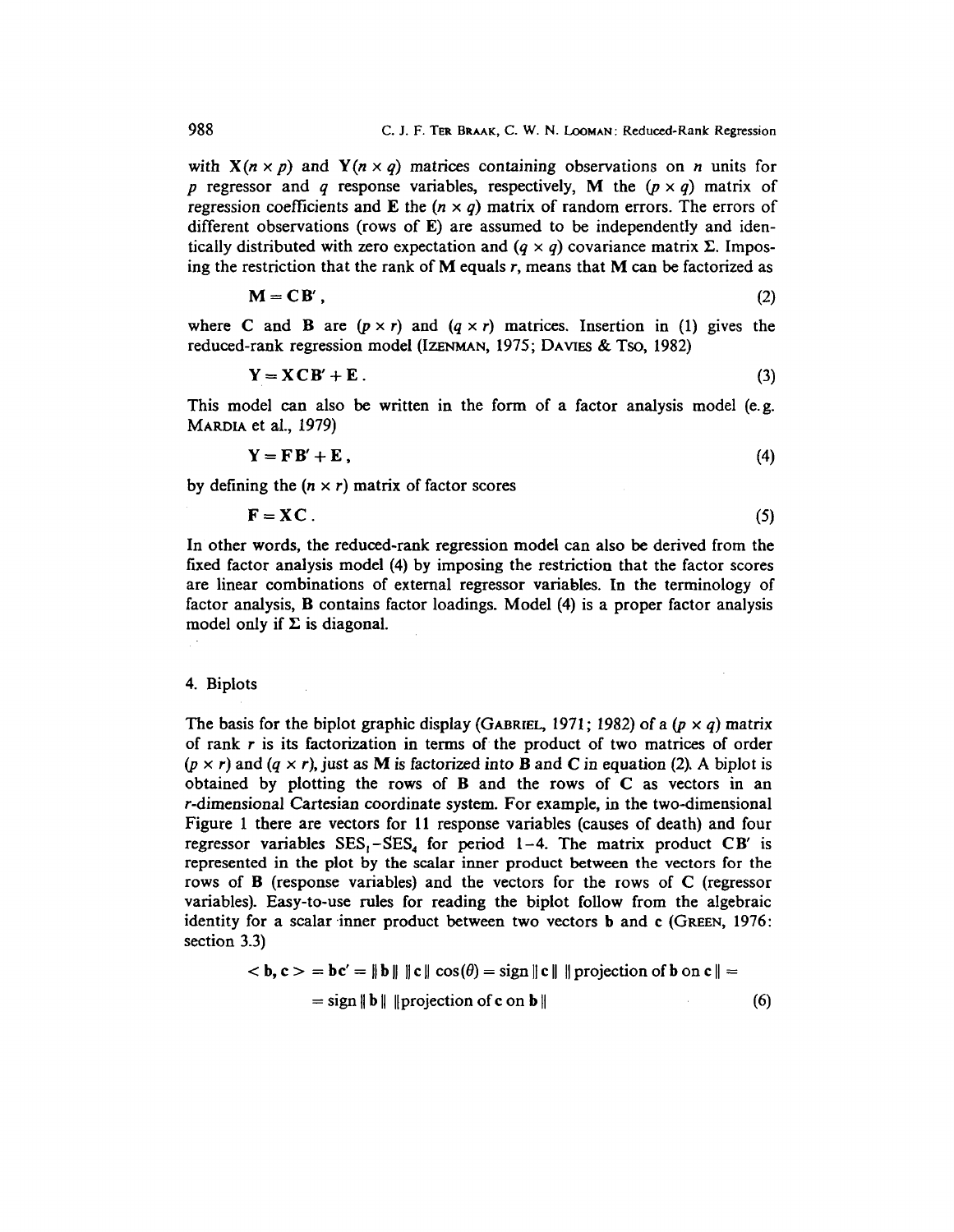where  $\|\cdot\|$  is the Euclidean length of a vector,  $\theta$  the angle between the vectors and  $sign = 1$  or  $- 1$  depending on whether the angle is acute or obtuse. For example, projecting the vectors for SES on to the cause of death IscHea yields projection points in the natural order  $SES_1-SES_4$ . Because the angle is acute for  $SES_1$ , the regression coefficient with  $SES<sub>1</sub>$  is positive. The regression coefficient is smaller in period 2 and becomes negative for the periods 3 and 4. Moreover, the distances between the projection points are proportional to the corresponding differences in regression coefficients of the rank 2 model. For more rules and examples to read a biplot, see GABRIEL (1971, 1982), BRADU, GABRIEL (1978), SEBER (1984) or KRZANOWSKI (1988).

Not only  $M$ , but also the expected values of the response variables  $E(Y)$  are factorized, namely by FB' (equation 4). In Figure 1, one could therefore also plot the rows of  $F$  to give vectors for each of the units. These vectors and the vectors for the rows of B (response variables) form a biplot of the expected responses. The rules to read the plot are analogous to the biplot for M. For greater similarity with the usual scatterplot, units are commonly indicated by points rather than by vectors. Because the biplot would become too crowded, we merely indicated, for each of the periods, the convex hull of the points.

## 5. Estimation

Following DAVIES & Tso (1982), we estimate the parameters of the reduced-rank model (3) by weighted least-squares. Maximum likelihood estimators for normal errors have been discussed for general  $\Sigma$  by Tso (1981) and for structured  $\Sigma$  by VANDER LEEDEN (1990). The analysis by Tso (1981) leads to canonical correlation analysis. TER BRAAK (1990) describes how to construct the biplot of M and  $E(Y)$ from standard computer output for this case. The least-squares analysis is instructive as it shows the relationships with multiple regression and principal components.

DAVIES & Tso (1982) showed that the error sum of squares allows the orthogonal decomposition

$$
\|(\mathbf{Y} - \mathbf{X} \mathbf{C} \mathbf{B}')\mathbf{\Gamma}\|^2 = \|(\mathbf{Y} - \hat{\mathbf{Y}}_p)\mathbf{\Gamma}\|^2 + \|(\hat{\mathbf{Y}}_p - \mathbf{F} \mathbf{B}')\mathbf{\Gamma}\|^2 \tag{7}
$$

with  $\hat{Y}_p$  the matrix of fitted values obtained by separate multiple regressions (i.e. by multivariate regression with  $p$  regressors) and  $\Gamma$  a symmetric positive definite matrix. Statistical considerations lead to the choice  $\Gamma = \Sigma^{-\frac{1}{2}}$ , but for understanding what follows  $\Gamma$  can be ignored (i.e.  $\Gamma = I$ ). The least-squares solution for any particular reduced-rank is obtained by minimizing the second term on the right-hand side of (7). As follows from the Eckhardt-Young theorem (ECKHARDT & YoUNG, 1936; DAVIES & Tso 1982) the minimum is obtained from the singular value decomposition (SVD)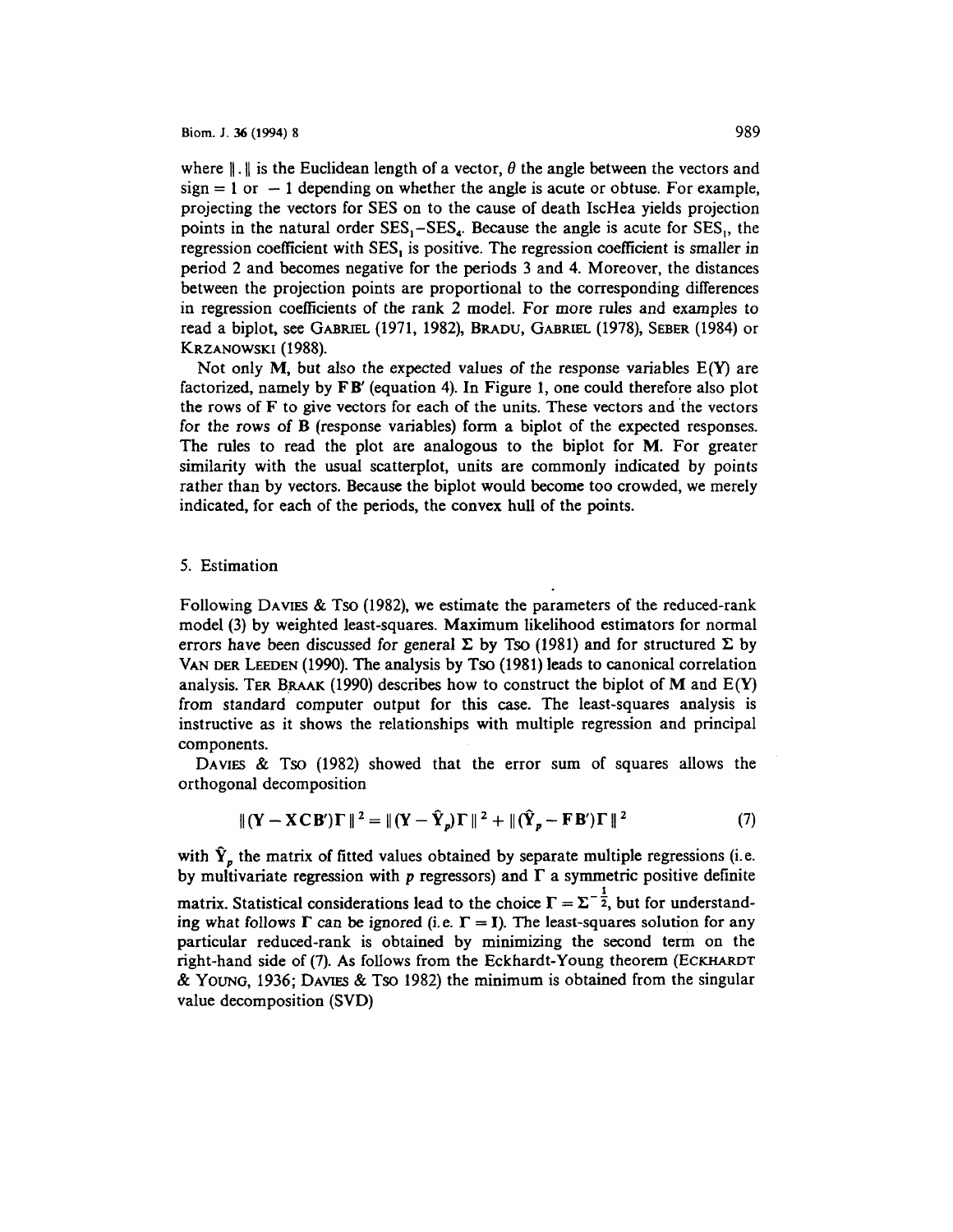

Fig. 1. Biplot of the regression coefficients in Table 2 based on reduced-rank regression of causes of death with model Period + Period . (SES + URB + CAT). The inset shows the vectors that approximate the coefficients of URB and CAT. The length of a vector for a cause of death is equal to its multiple correlation in the rank-2-regression model. The statistical units (regions) in each period are indicated by their convex hull. For further explanation, see Section 6.

 $\ddot{\cdot}$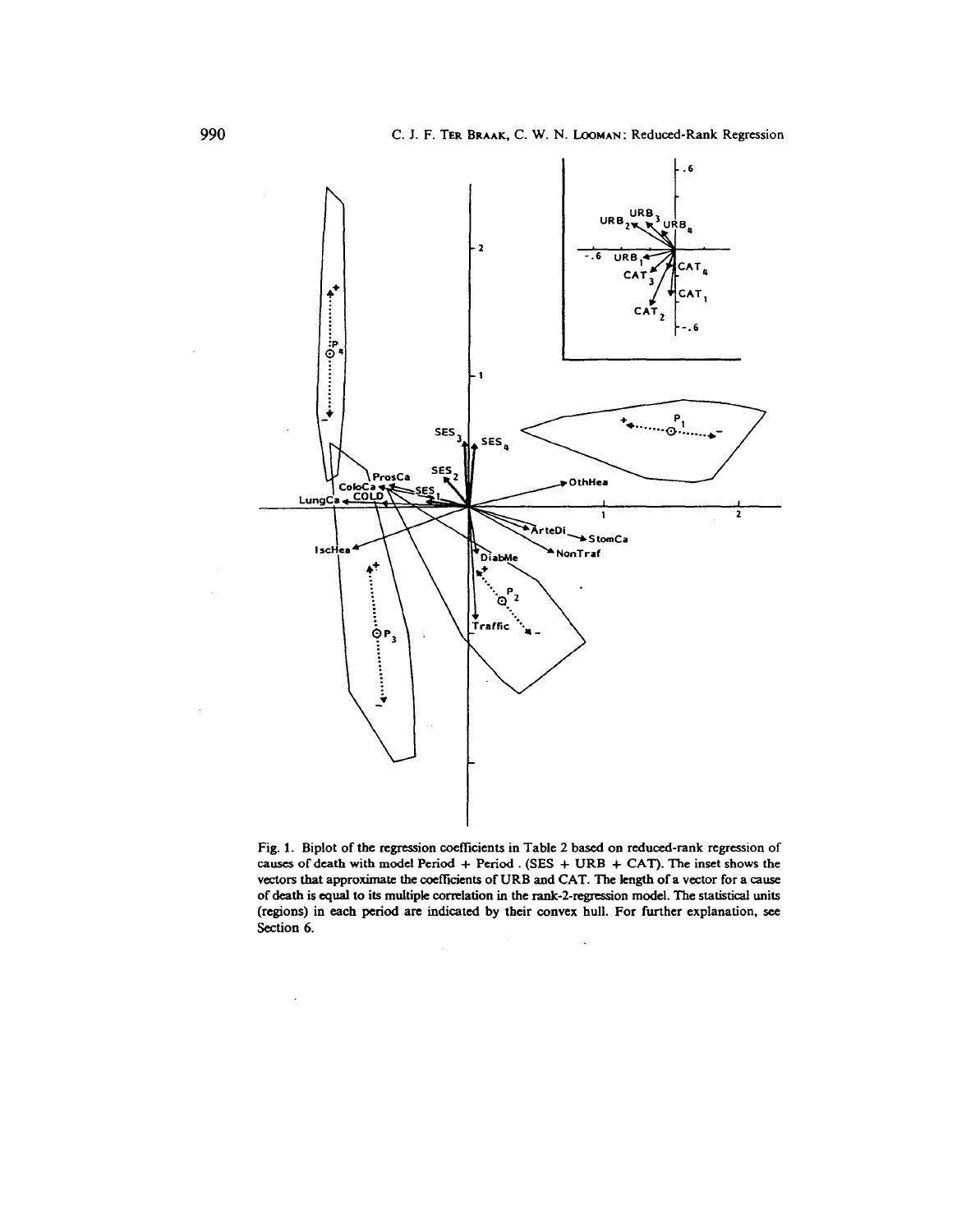$$
\hat{\mathbf{Y}}_{p}\mathbf{\Gamma} = \mathbf{P}\Lambda \mathbf{Q}' \tag{8}
$$

where **P** and **Q** are orthonormal matrices of order  $n \times t$  and  $q \times t$  with  $t = min(n, q)$  containing the singular vectors, and  $\Lambda$  a diagonal matrix with the singular values on the diagonal in decreasing order  $(\lambda_1 \geq \lambda_2 \geq ... \geq \lambda_r \geq 0)$ . The minimum of the last term of (7) for the rank r model is  $\lambda_{r+1}^2 + ... + \lambda_t^2$  and is attained by retaining the first r singular vectors, i.e. by setting  $(GABRIEL, 1971)$ 

$$
\hat{\mathbf{F}} = n^{\frac{1}{2}}[\mathbf{P}], \text{ and } \hat{\mathbf{B}} = n^{-\frac{1}{2}}\Gamma^{-1}[\mathbf{Q}\Lambda], \qquad (9)
$$

where [A],, denotes the matrix consisting of the first *r* columns of the matrix A.

(The factors involving  $n^{\frac{1}{2}}$  and the particular placement of  $\Lambda$  in (9) are scaling options explained in GABRIEL (1971). With (9),  $n^{-1}\hat{Y}'\hat{Y}=n^{-1}\hat{B}\hat{F}'\hat{F}\hat{B}'=\hat{B}\hat{B}'$ , so that innerproducts of rows of  $\hat{B}$  are 'covariances' among the fitted values in the rank r model; see also section 9). Finally, we obtain  $\hat{C}$  from (5) by regressing the columns of  $\mathbf{\vec{F}}$  on X. If  $\mathbf{\Gamma} = \mathbf{I}$ , the solutions can thus be obtained by a principal components analysis of the fitted values  $\hat{Y}$ . Reduced-rank regression inherits from multiple regression the property that it is invariant for linear rescaling of the regressors, but from principal components analysis that is *not* invariant for linear rescaling of the response variables (JOLLIFFE, (1986). There' are three methods to overcome the latter problem. (1) Standardize each response variable to zero mean and unit variance and use  $\Gamma = I$ . (2) Weight the response variables with the inverse of the error covariance matrix  $\hat{\Sigma}_p$ , estimated by multivariate regression, i.e. use  $\Gamma = \hat{\Sigma}_{p}^{-\frac{1}{2}}$ . (3) Weight each response variable with the inverse of its error variance  $(\hat{\sigma}_k^2, k = 1 \dots q)$ , estimated by multiple regression. i.e. use  $\Gamma = \text{diag}(\hat{\sigma}_1^{-1}, \hat{\sigma}_2^{-1}, \dots, \hat{\sigma}_q^{-1})$ . Method (1) leads to redundancy analysis (VAN DEN WOLLENBERG, 1977), whereas method (2) leads to canonical correlation analysis as was first noted by VELU et al. (1986). Method (3), proposed by TER BRAAK (1990) as an intermediate between redundancy analysis and canonical correlation analysis, gives scale-invariance and is particularly attractive if method (2) is hazardous because of near-singular  $\Sigma$ , for example if *n* is less than or only marginally exceeds  $p + q$ . In our example we use method (3).

It follows from (8) and (9), that an alternative interpretation of reduced-rank regression is that it seeks a low-rank approximation of the usual full rank least-squares fit  $\hat{Y}_p$ .

It is instructive to see in which sense  $\hat{C}\hat{B}'$  approximates the matrix  $\hat{M}_{p}$  of regression coefficients as estimated by unrestricted least-squares. Note that from (8),  $\hat{\mathbf{Y}}_p = \mathbf{X}\hat{\mathbf{M}}_p$  and  $\mathbf{P}'\mathbf{P} = \mathbf{I}$ ,

$$
\Gamma \hat{\mathbf{Y}}_{p}' \hat{\mathbf{Y}}_{p} \Gamma = \Gamma \hat{\mathbf{M}}_{p}' \mathbf{X}' \mathbf{X} \hat{\mathbf{M}}_{p} \Gamma = \mathbf{Q} \Lambda^{2} \mathbf{Q}' . \qquad (10)
$$

Therefore,  $Q$  and  $\Lambda$  appear also in the singular value decomposition

$$
(\mathbf{X}'\mathbf{X})^{\frac{1}{2}}\mathbf{\hat{M}}_{p}\mathbf{\Gamma} = \mathbf{R}\Lambda\mathbf{Q}'\,. \tag{11}
$$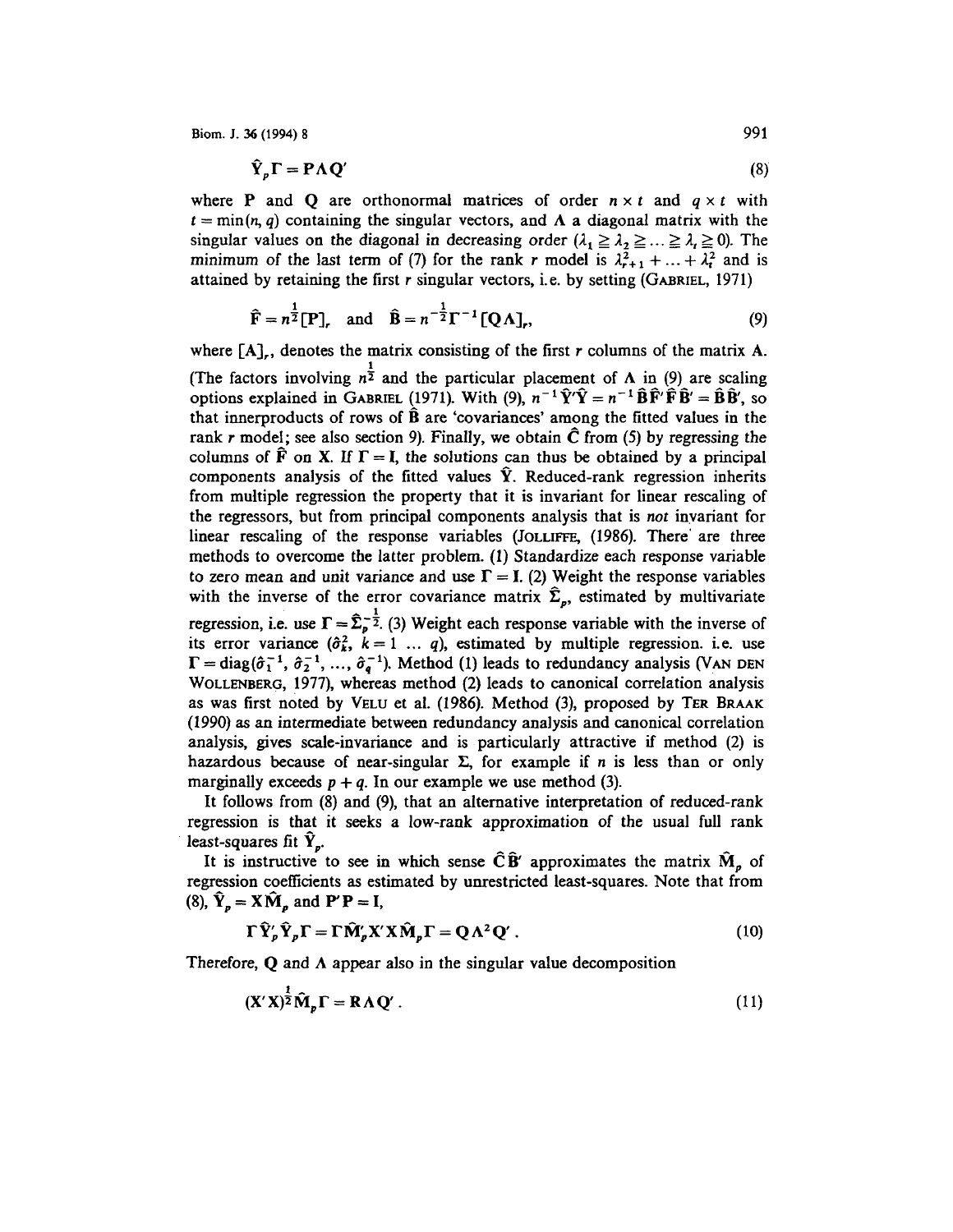This can be checked by noting that (10) follows from (11) because  $\mathbf{R}'\mathbf{R} = I$ . Using (11), we are actually minimizing

$$
\| \left( \mathbf{X}' \mathbf{X} \right)^{\frac{1}{2}} \left( \hat{\mathbf{M}}_p - \mathbf{C} \mathbf{B}' \right) \Gamma \|^2 \tag{12}
$$

and the minimum for a rank *r* approximation is obtained by setting

$$
\hat{C} = n^{\frac{1}{2}} (X'X)^{-\frac{1}{2}} [R], \text{ and } \hat{B} = n^{-\frac{1}{2}} \Gamma^{-1} [Q \Lambda],
$$
 (13)

Unsurprisingly,  $\hat{B}$  is the same as in (9). In conclusion, reduced-rank regression with loss-function as in (7) yields a weighted least-squares approximation of  $\hat{M}_{n}$ of the form  $\hat{C}\hat{B}'$ . The weight matrices in this approximation are X'X and  $\Gamma\Gamma$ . The estimated covariance matrix of the *i*-th column and *j*-th column of  $\hat{M}_n$  is  $(X'X)^{-1}(\hat{\Sigma}_{p})_{ii}$  (ANDERSON, 1984: 291). So, with  $\Gamma = \hat{\Sigma}_{p}^{-\frac{1}{2}}$ , the weight matrices nicely factor the inverse of the covariance matrix of the estimated regression coefficients. YELU et al. (1986) derived formulae for the asymptotic variance of  $\ddot{\mathbf{B}}$  and  $\ddot{\mathbf{C}}$ .

### 6. Example: Reduced-Rank Regression

Reduced-rank regression was applied to the 11 causes of death with model formula Period + Period  $(SES + URB + CAT)$ . In the estimation and subsequent summary statistics, causes of death were weighted inversely to their error variance. The reduced-rank models for rank 1, 2, 3 and 4 account 56, 71, 74 and 76% of the total sum of squares, respectively, whereas the full rank regression accounts for 78 %. The rank 2 model, displayed in Figure 1, hence, accounts for 91% (71/.78) of the unconstrained regression sum of squares.

The biploi of the rank 2 model (Figure 1) contains arrows for the causes of death and for regressors, namely,  $SES_{1-4}$  and, in an inset,  $URB_{1-4}$  and  $CAT_{1-4}$ . The periods are indicated by points  $(P_1-P_4)$  rather than arrows; this way of display seems more natural because period is a qualitative variable, but this is a difference in display only (cf. GoWER, 1992). The positions of the regions in each period are indicated by their convex hull.

The lengths and directions of the arrows convey useful information. Recall that in the biplot based on (9) and (13), inner products between vectors for causes of death yield the 'covariances' among the fitted values in the reduced-rank model and that the total variance of each cause of death was scaled to 1. Therefore, the length of the vector for a cause of death is equal to its rank 2 multiple correlation. StomCa, for example, shows a high multiple correlation (ca. 0.9), whereas DiabMe has a low correlation (ca. 0.4). Causes of death with long arrows that point in the same direction, show strong positive correlation in their fitted values. Negative correlations are found among causes of death pointing in opposite directions. It is thus seen from Figure 1 that ProsCa, ColoCa, COLD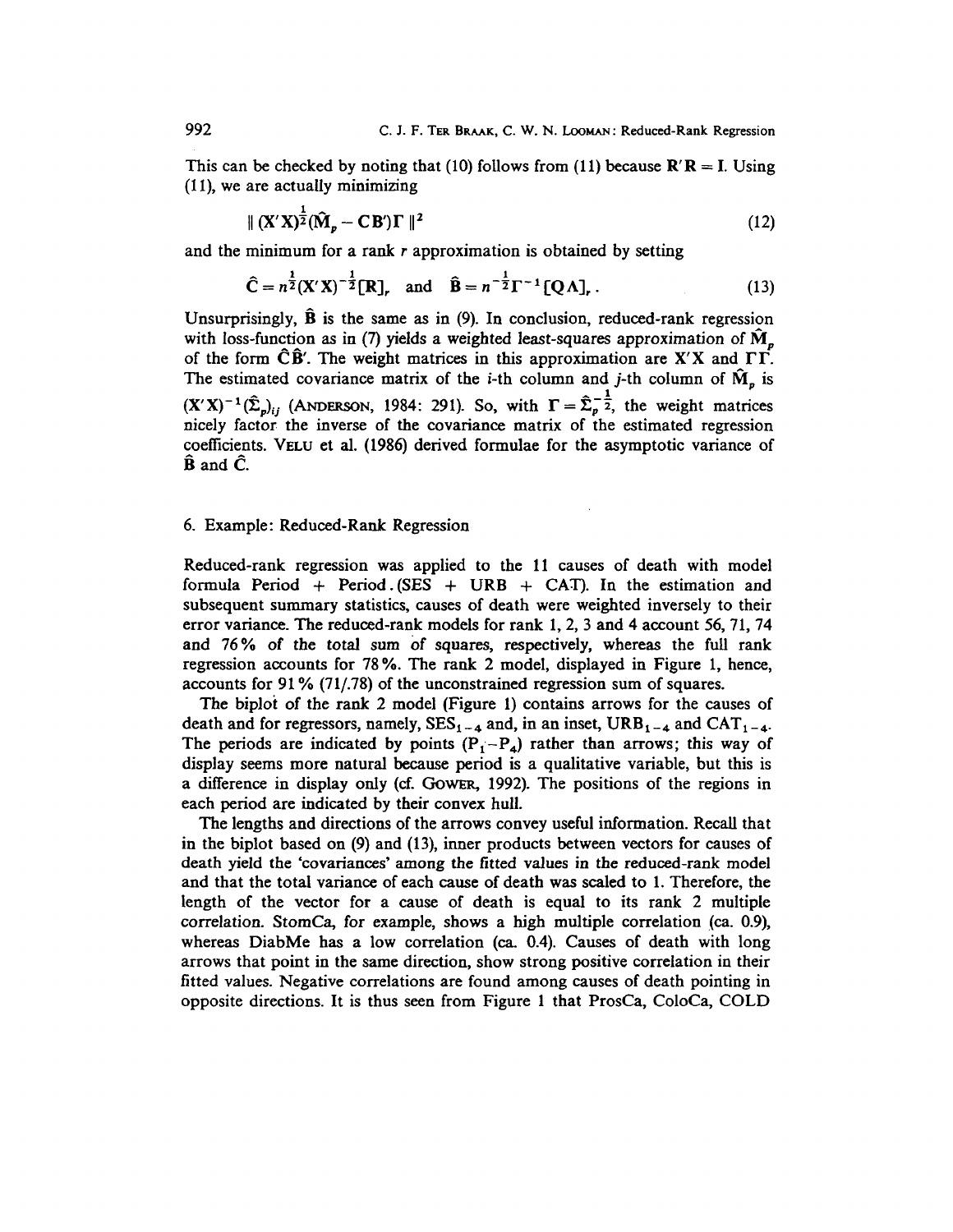and LungCa follow a similar pattern with respect to the regressors, as do ArteDi, StomCa and NonTraf. The vector for a regressor indicates the shift of a statistical unit in the diagram when the value of the corresponding regressor increases by one unit of measurement. In our example, the unit of measurement for the quantitative regressors is one standard deviation. The shift obtained by increasing or decreasing SES, by one standard deviation for a notional region in period j that has average values for the other regressors is indicated in the figure by dotted lines labelled with a plus and a minus sign. respectively. To which changes in causes of death such a shift corresponds can be seen from the Figure because inner products of the shift vector with cause of death vectors yields the (rank 2) changes in cause-specific mortalities. From Figure 1 we thus see that the differences between periods are much bigger than the differences related to SES, URB and CAT. A quantitative decomposition is given in a multivariate analysis of variance table (Table 3). Each entry in Table 3 simply corresponds to an average (weighted by the inverse of the error variance) of the corresponding entries in the univariate analyses of variances.

Changes in time can easily be seen from Figure 1 by projecting the points for periods  $(P_1 - P_4)$  on to a cause of death vector and looking at the order of the projection points. Schematically, causes of death with arrows pointing westwards increase (ProsCa, ColoCa, LungCa, COLD, lscHea), those with arrows pointing eastwards decrease in time (OthHea, StomCa, NonTraf, ArteDi), whereas causes of death with arrows pointing southwards first increase and later decrease (Traffic, DiabMe). But there is more detail in the Figure. On closer examination, IscHea is seen to increase from period 1 to 3 but to decrease thereafter, whereas OthHea of which the arrow points in the opposite direction, follows the opposite pattern. These inferences from Figure 1 agree with the changes in regression coefficients for periods in Table 2.

The relation with SES also changes in time, as can be seen by projecting the arrows for  $SES_1 - SES_4$  on each cause of death vector. Schematically, causes of death with arrows pointing westwards start off with a positive regression coefficient which decreases to near zero (ProsCa, ColoCa, LungCa, COLD), those with arrows pointing southwards start with a regression coefficient near zero which later on becomes negative (Traffic, DiabMe), whereas causes of death with arrows pointing to the south-east have a near constant negative regression coefficient with SES (StomCa, NonTraf, ArteDi). The regression coefficient for IscHea is seen to decrease from positive to negative values and OthHea follows, again, the opposite pattern. These inferences do not agree in full with the regression coefficients for SES in Table 2. Most strikingly, the pattern displayed in Figure 1 for COLD, DiabMe, OthHea and ArteDi disagrees considerably with their regression coefficients in Table 2. Because the effects of Period dominate those SES (Table 3), the effects of SES are less faithfully displayed than those of Period. In section 8, we show how to display the effects of SES more precisely by eliminating the effects of the other regressors. Because the regression coefficients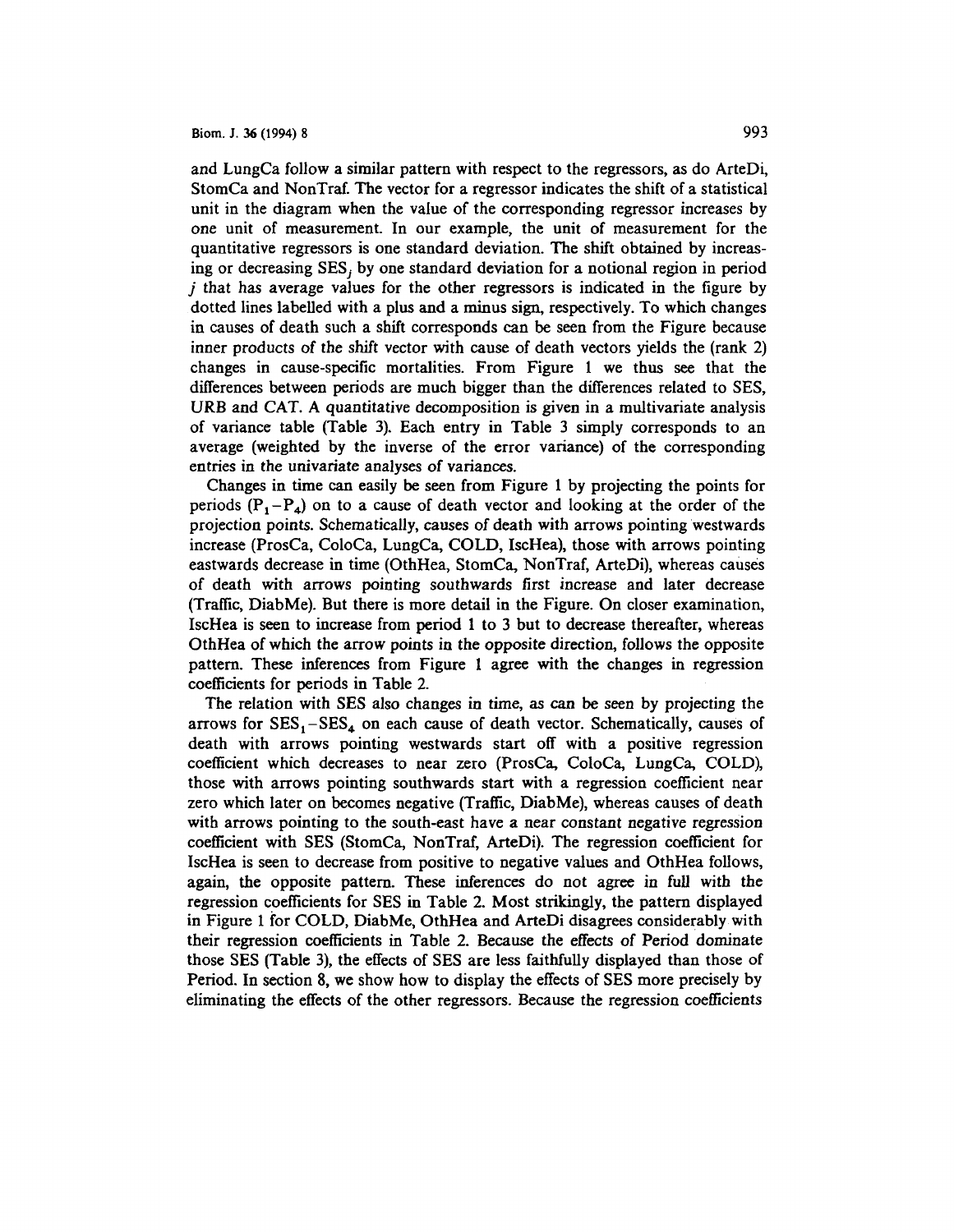associated with URB and CAT are nuisance parameters in the present analysis, we abstain from interpreting them. Their display in Figure 1 is not very precise.

An interesting aspect of Figure 1 is that the arrows for SES first point to the west and later move to the north, i.e. approximately to Period 4. By consequence, the points of regions with high SES in Periods  $1-3$  are close to (i.e. have a similar mortality pattern as) points of regions with low SES in Period 4. The figure suggests that regions with low SES lag behind.

## 7. Biplots of  $t$ -Ratios

Standard output of a multiple regression analysis includes not only regression coefficients, but their associated t-ratio (estimate/estimated standard error). The biplot for  $\tilde{M}_p$  can be enriched in a simple way to show approximate *t*-ratios as well (TER BRAAK, 1990). An example is Figure 2, which includes the vectors for causes of death and  $SES_1 - SES_4$  of Figure 1. The matrix of *t*-ratios T, say, and its approximation are

$$
T = V^{-\frac{1}{2}} \hat{M}_p D^{-\frac{1}{2}} \approx (V^{-\frac{1}{2}} \hat{C}) (D^{-\frac{1}{2}} \hat{B})', \qquad (14)
$$

where V and D are diagonal matrices of orders  $p$  and  $q$  containing the diagonal elements of  $(X' X)^{-1}$  and  $\hat{\Sigma}_p$ , respectively. A biplot for T is therefore obtained from the biplot for  $\hat{M}_{p}$  by changing the lengths of the vectors in the latter. If the regressor variables are centred and scaled to unit length, V contains variance inflation factors (MONTGOMERY & PEcK, 1982: section 8.4.2). With the regressor variables so scaled, the vector for any regressor variable must thus be divided by the square root of its variance inflation factor (a number  $\geq$  1) and will therefore be reduced in length. The reduction is indicated in Figure 2 by partly dashing the vectors for regressors.The higher the variance inflation factor the longer is the dashed part. Rather than changing the lengths of the vectors for the response variables, it is convenient to the mark position on each vector where a projection point of a regressor variable would precisely yield the critical t-ratio at a particular significance level, say *5* %. The coordinates of the mark for the *k-th* response variable are  $\alpha_k b_k$  with  $\alpha_k = (t_c \hat{\sigma}_k || b_k ||^{-2})$ ,  $t_c$  the critical t-ratio and  $b'_k$  the  $k$ -th row of  $\hat{B}$ . In Figure 2, the line segment where the *t*-ratio is non-significant at the 5%-level is dashed. Notice that  $\alpha_k$  is sometimes greater than 1, for example for DiabMe in Figure 2.

From the enriched biplot it is easy to see which regressor variables have nonsignificant regression coefficients for any particular response variable. These are the regressors whose solid part projects into the dashed part of the response variable (or its mirror-image on the other side of the origin). Figure 3 (repro-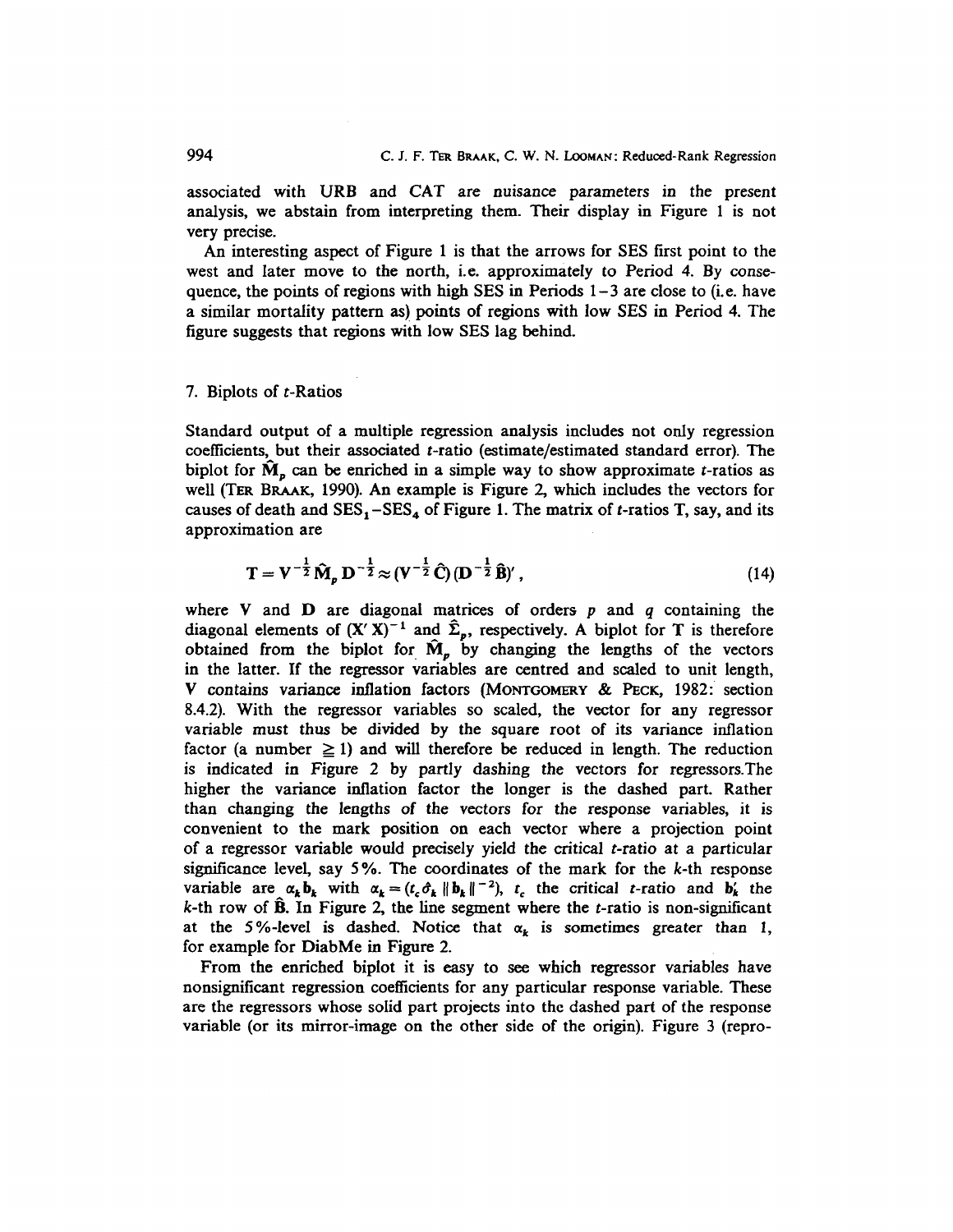

Fig. 2. Biplot of the coefficients and associated t-ratios for SES (Table 2). The positions where the lines change from solid to dashed are important for inferring t-ratios as explained in Section 7 and Figure 3.

duced from Figure 2) illustrates this for IscHea with dotted help-lines: the regressors with nonsignificant effect on lscHea lie in the region between these dotted lines. Thus, from Figure 3,  $SES_2$  is nonsignificant, whereas  $SES_1$  has a significant, positive effect on IscHea and  $SES_3$  and  $SES_4$  a (marginally) significant, negative effect. These inferences correspond to the ones in Table 2. Note, however, that the graphical test is not exact  $-$  even if the assumptions of a *t-test* hold true - because the biplot displays the observed t-ratios in Table 2 with some error.

It is also possible to indicate in which region the response variables lie that react significantly positive to a particular regressor. By elementary geometry, this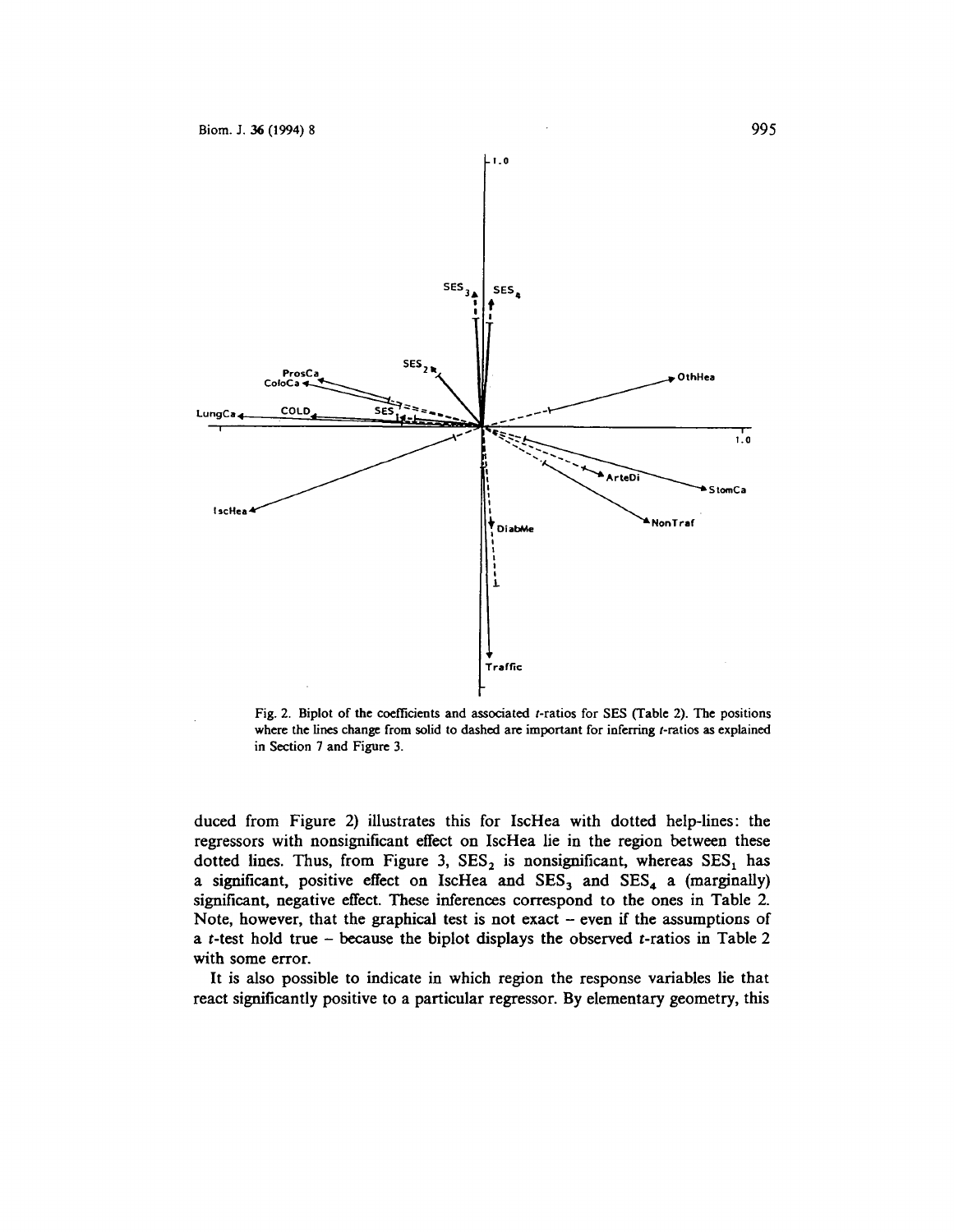

Fig. 3. Dotted lines added to Figure *2* for inferring the significance of regressors for IscHea. The solid lines for  $SES_4$  and  $SES_2$  reach outside the region enclosed by the dotted lines and are thus inferred to be significant. The dotted circles are Van Dobben-circles for inferring which regressands react significantly to SES<sub>2</sub>. The causes of death that are inferred to react significantly are marked (LungCa, Traffic, StomCa).

region is a circle with as diameter the solid line-segment for that particular regressor variable. The response variables whose dashed line-segment lies wholly inside the circle have, in this approximation, a significant positive regression coefficient. This interpretative aid was first noted by H. Van Dobben. Figure 3 shows the Van Dobben-circle for  $SES_2$  and singles out LungCa as having a significant positive reaction to  $SES<sub>2</sub>$ . By mirroring the circle in the tangent at the origin (see Figure 3), we find the region of response variables with significant, negative regression coefficients. From Figure 3, Traffic and StomCa are seen to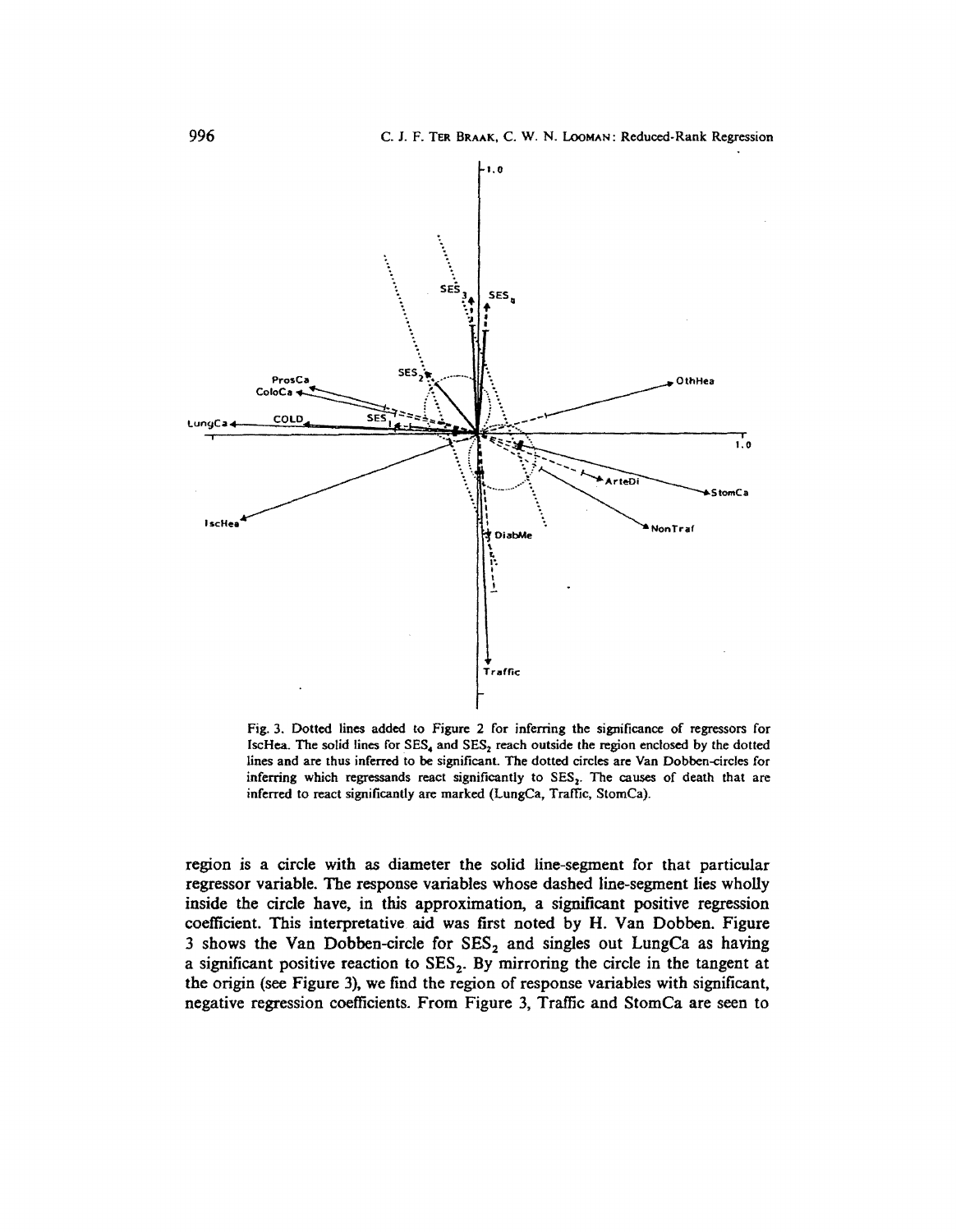react significantly but negatively to  $SES<sub>2</sub>$ . Comparison with Table 2 shows that the approximate graphical test missed the positive effect on ColoCa and falsely detected an effect on LungCa.

In the construction of the  $t$ -ratio biplot, the role of response variables and regressors can, in principle, be interchanged, i.e. the length of vectors for response variables can be changed and marks can be placed on vectors for regressor variables to indicate the critical t-ratio. This alternative t-ratio biplot has two disadvantages: (1) one can not derive the variance inflation factors from it and (2) it is more difficult to display t-ratios and regression coefficients in a single plot, because the response vectors may need to be magnified enormously.

#### 8. Concomitant Regressors

Figure 2 focuses on the effects of particular regressors  $(SES_1 - SES_4)$ , but does not give a better approximation to their regression coefficients than Figure 1. The approximation can be improved by factoring the relevant part of  $\dot{M}$ , only. For this purpose, we partition the regressors in two sets, and partition X likewise in  $X_1$  and  $X_2$  so as to contain concomitant regressors and regressors of interest, respectively. With  $M = (M_1 : M_2)$ , model (1) then becomes

$$
\mathbf{Y} = \mathbf{X}_1 \mathbf{M}_1 + \mathbf{X}_2 \mathbf{M}_2 + \mathbf{E} \tag{15}
$$

with  $M_1$  unconstrained and  $M_2$  constrained to rank *r*, i.e.  $M_2 = C B'$ . As ANDERSON (1951), DAVIES & Tso (1982) and VELU (1991) show, estimates for C and B are obtained by regressing both Y and  $X_2$  on  $X_1$  and applying the reduced-rank procedure to the residual matrices. Depending on the choices of  $\Gamma$ , this procedure is equivalent to partial redundancy analysis or partial canonical correlation (TER BRAAK, 1990). Figure 4 presents an example with  $SES_1 - SES_4$  as the only regressors of interest. The concomitant regressors are thus the Period dummy variables and the control variables and their interaction with Period. After fitting the concomitant variables, the terms  $SES + Period. SES$  account for 4% of the original sum of squares (Table 3). The rank 2 model (Figure 4) displays 95% of this 4%. Figure 4 optimally approximates the regression · coefficients and t-ratios for SES (Table 2) in two dimensions and is therefore better than the Figures 1 and 2 in this'respect. For example, the circles drawn for assessing which causes of death are significantly related to  $SES<sub>2</sub>$  now rightly contain ColoCa, LungCa and Traffic only.

In Section 6 we described on the basis of Figure 1 how the relationships with SES changed in time. Figure 4 tells largely the story, but without the discrepancies noted for Figure 1.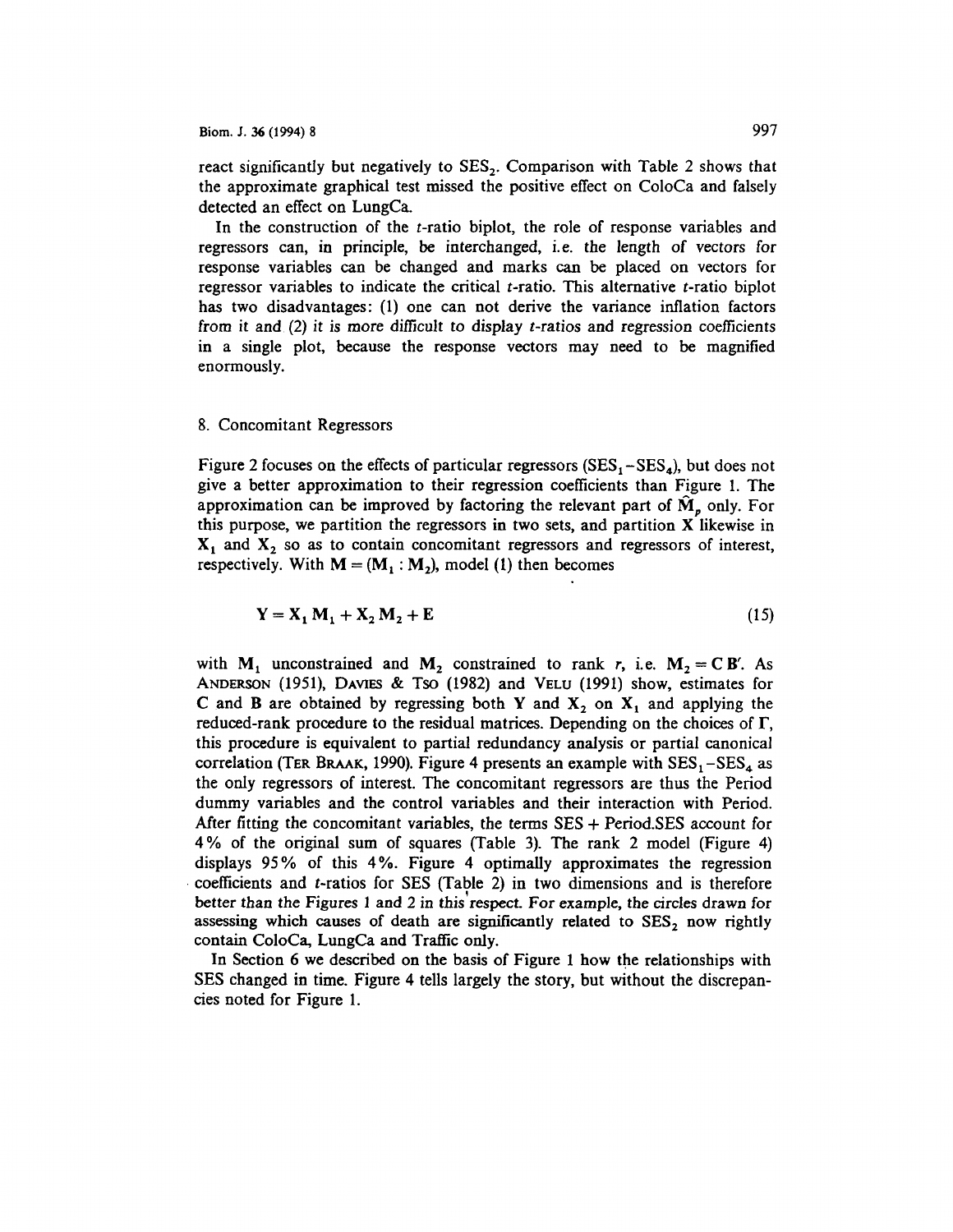

Fig. 4. Biplot of the coefficients and associated t-ratios for SES only (Table 2) based on reduced-rank regression with concomitant regressors. The dotted circles are for inferring which regressands react significantly to SES,. The causes of death that are inferred to react significantly are marked (LungCa, Traffic, ColoCa). For clarity of display, the vectors for causes of death are magnified by a factor of 6. For further explanation, see Section 8.

### 9. Scaling of the Biplot

There are two alternative scalings of the biplot. In the first scaling, chosen in (9) and (13), the lenghts and innerproducts of the arrows for response variables (rows of B) are the standard deviations and covariances, respectively, among the fitted values in the rank r model. In the second scaling, the squared length of the arrow for a regressor (rows of C) is the size of its effect, as measured by the weighted sum of squares of its rank *r* regression coefficients (the weights depend on  $\Gamma$ ).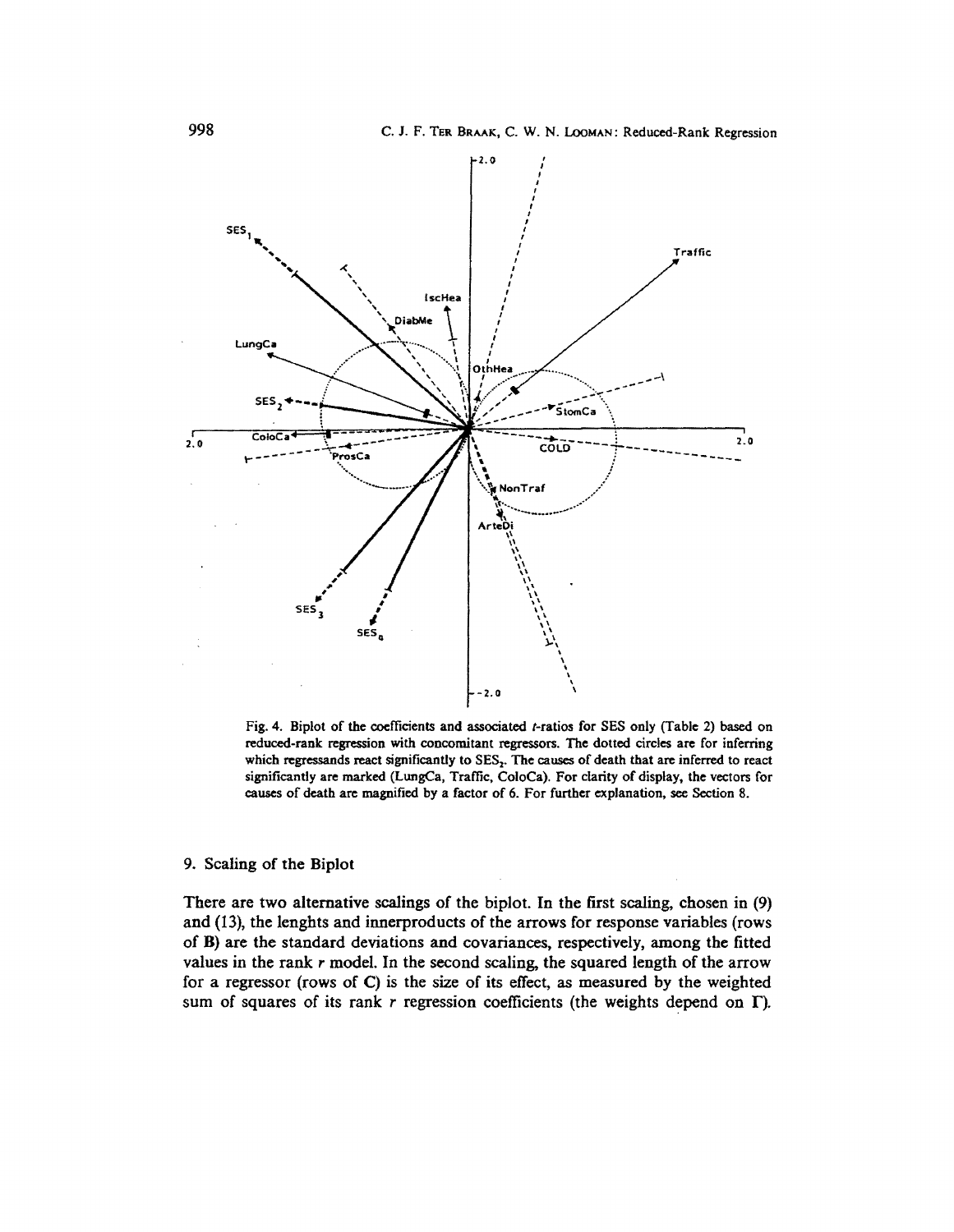This scaling also preserves the (weighted) Euclidean distance between the statistical units calculated from the rank *r* fitted values of the response variables (the weights depend again on  $\Gamma$ ). The second scaling is obtained by moving  $\Lambda$  in (9) and (13) from the equation for  $\hat{B}$  to the equations for  $\hat{F}$  and  $\hat{C}$ , respectively, and deleting the factor involving *n,* i.e.

$$
\hat{\mathbf{F}} = [\mathbf{P} \Lambda]_r, \quad \hat{\mathbf{C}} = (\mathbf{X}' \mathbf{X})^{-\frac{1}{2}} [\mathbf{R} \Lambda]_r \quad \text{and} \quad \hat{\mathbf{B}} = \Gamma^{-1} [\mathbf{Q}]_r. \tag{16}
$$

This gives identical estimators for  $E(Y)$  and M and thus the same error sum of squares as  $(9)$  and  $(12)$ . Then, from  $(16)$ ,

$$
\hat{\mathbf{Y}}\Gamma\Gamma\hat{\mathbf{Y}}' = \hat{\mathbf{F}}\hat{\mathbf{B}}'\Gamma\Gamma\hat{\mathbf{B}}\hat{\mathbf{F}}' = \hat{\mathbf{F}}\hat{\mathbf{F}}'
$$
 and 
$$
\hat{\mathbf{M}}\Gamma\Gamma\hat{\mathbf{M}}' = \hat{\mathbf{C}}\hat{\mathbf{B}}'\Gamma\Gamma\hat{\mathbf{B}}\hat{\mathbf{C}} = \hat{\mathbf{C}}\hat{\mathbf{C}}'
$$
(17)

so that, with  $\Gamma = I$ , distances between units are Euclidean distances and, with  $\mathbf{r} = \Sigma^{-\frac{1}{2}}$ , Mahalanobis distances, and the length of an arrow for a regressor is the norm of its rank r regression coefficients (with metric  $\Gamma \Gamma$ ). Use of scaling (16) instead of (9) would have been advantageous in Figure 4 for displaying the relative effect sizes of  $SES_1 - SES_4$ . The implied definition of effect size is, however, not satisfactory for these data because of the various standardizations employed in the original data and in the analysis.

TER BRAAK (1983, 1987) and GRENNACRE (1984) proposed the names 'covariance biplot' and 'distance biplot' for biplots in the first and second scaling, respectively. GABRIEL & OooROFF (1990) term them 'Column Metric Preserving' and 'Row Metric Preserving'. If each of the quantitative variables is scaled to unit variance, the covariance biplot displays correlations instead of covariances and it would therefore more naturally to use the term 'correlation biplot'. However, this term is best reserved for plots that display correlations only. Such a correlation biplot is obtained by representing the regressors by their intra-set correlations with the canonical axes. The correlation biplot shows a weighted least-squares approximation of correlations between response variables and regressors (TER BRAAK, 1990, 1991). In Figures 1-4, by contrast, the regressors are represented by the canonical weights C. As these plots display regression coefficients for the regressors and correlations for the (fitted) response variables, they are termed 'regression biplots in correlation scaling'.

There is another practical aspect in the scaling of biplots. In Figure 4, the vectors for causes of death as originally calculated by our computer programme were small in comparison to the vectors for SES. This came about because the additional fit due to  $SES + SES$ . Period is only 4% of the total variance (Table 3). For the purpose of display only, the vectors for causes of death were multiplied by six, as stated in the legend of the Figure. Regression coefficients inferred from innerproducts between cause of death vectors and SES vectors are therefore increased by a factor of six. Said differently, Figure 4 displays the rank 2 regression coefficients for causes of death that are each scaled to a variance of 36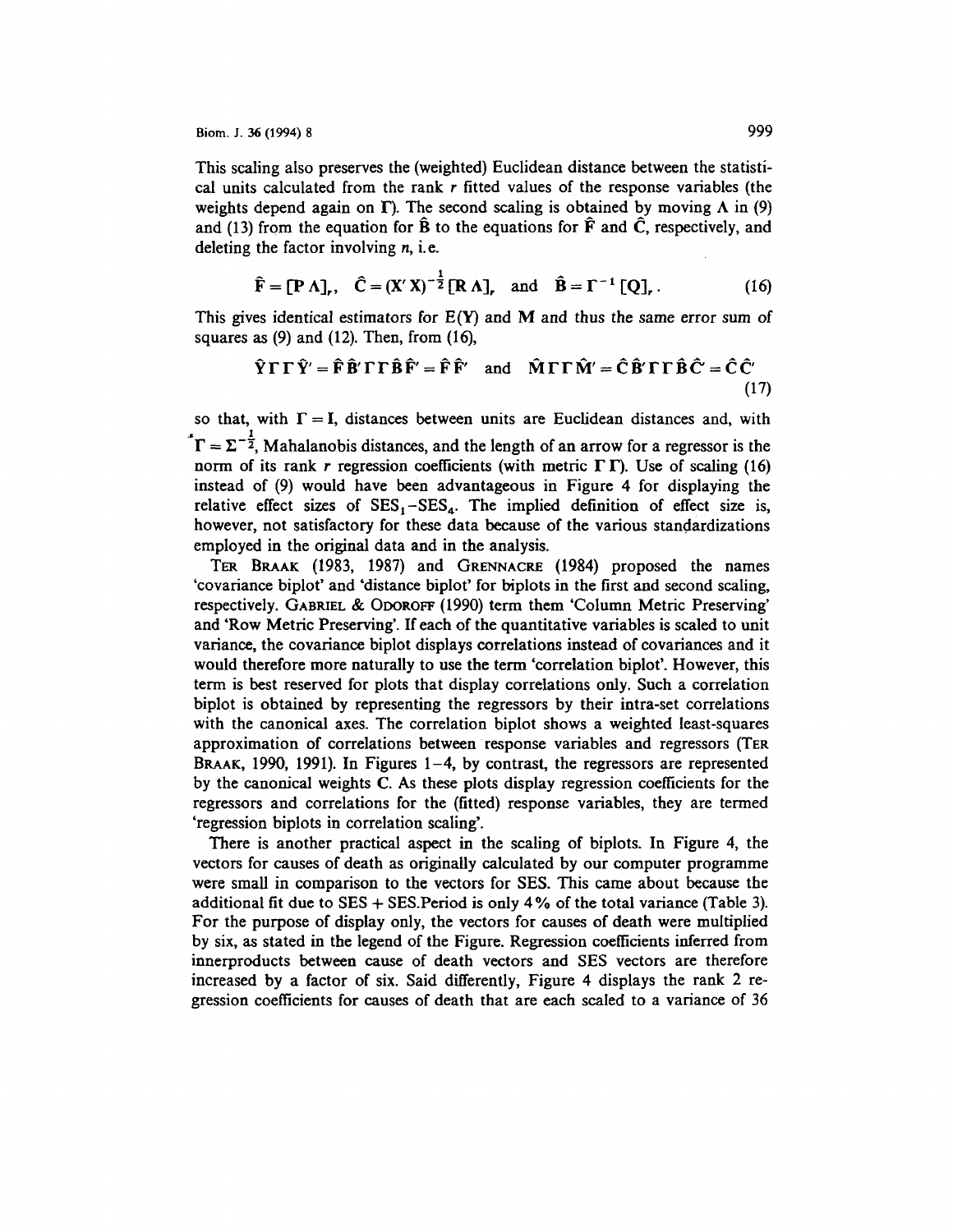(instead of 1). The magnification does not influence other aspects of the interpretation.

By contrast,  $t$ -ratios are scale independent and so is the biplot for  $t$ -ratios proposed in section 7. By construction, the coordinates for each response variable mark the critical t-ratio. The scale marks on the axes are not needed for reading the plot. Once all coordinates are calculated, the plot can therefore be uniformly rescaled at will. This was used in the Figures 2-4 to display the variance inflation factors as described in Section 7 despite the fact that the regressors were not standardized to unit sum of squares.

### 10. Discussion

Multiple regression models are often simplified by setting to zero regression coefficients of which the estimate is small in a statistical sense. In multivariate regression, a rival approach is to impose a restriction on the rank of the matrix of regression coefficients. This yields another proxy for the full-rank regression coefficients. The real gain of this approach lies in the dimension reduction that makes the biplot possible. Reduced-rank regression is useful because its biplot highlights the most important aspects of the regression.

DAVIES & Tso (1982) proposed reduced-rank regression in a context with many predictor variables compared to the number of statistical units, so that regression coefficients are underdetermined due to multicollinearity. However, reduced-rank regression is no solution to the multicollinearity problem. As noted below (9),  $\hat{C}$  is the solution of the multivariate regression of  $\hat{F}$  on X. Therefore, multicollinearity among the regressors in X destabilizes estimates of M and C in the same way. The variance inflation factors visible in the biplots of t-ratios from the dashed part of the regressor vectors (Figure 2) should warn the user against any multicollinearity.

In many observational studies, regression coefficients have little meaning because of multicollinearity among regressors. Multicollinearity invalidates the interpretation of a regression coefficient as the conditional effect of a regressor, given the values of the other regressors, and hence makes biplots of regression coefficients useless. Many users of multivariate techniques abstain therefore from interpreting regression coefficients altogether and focus on (biplots of) correlation coefficients (TER BRAAK, 1990; Rencher, 1988). By contrast, users of multiple regression seek solutions in procedures for subset selection. However, when analyzing a series of related response variables, the subsets of regressors tend to differ unpredictably among response variables. Multivariate forms of subset selection can be used to prevent this (e.g., ROBERT & ESCOUFIER, 1976; TER BRAAK, 1991). The effects of the selected regressors can subsequently be visualized and interpreted by reduced-rank regression. Although this combined approach does not solve any of the fundamental limitations of subset selection, it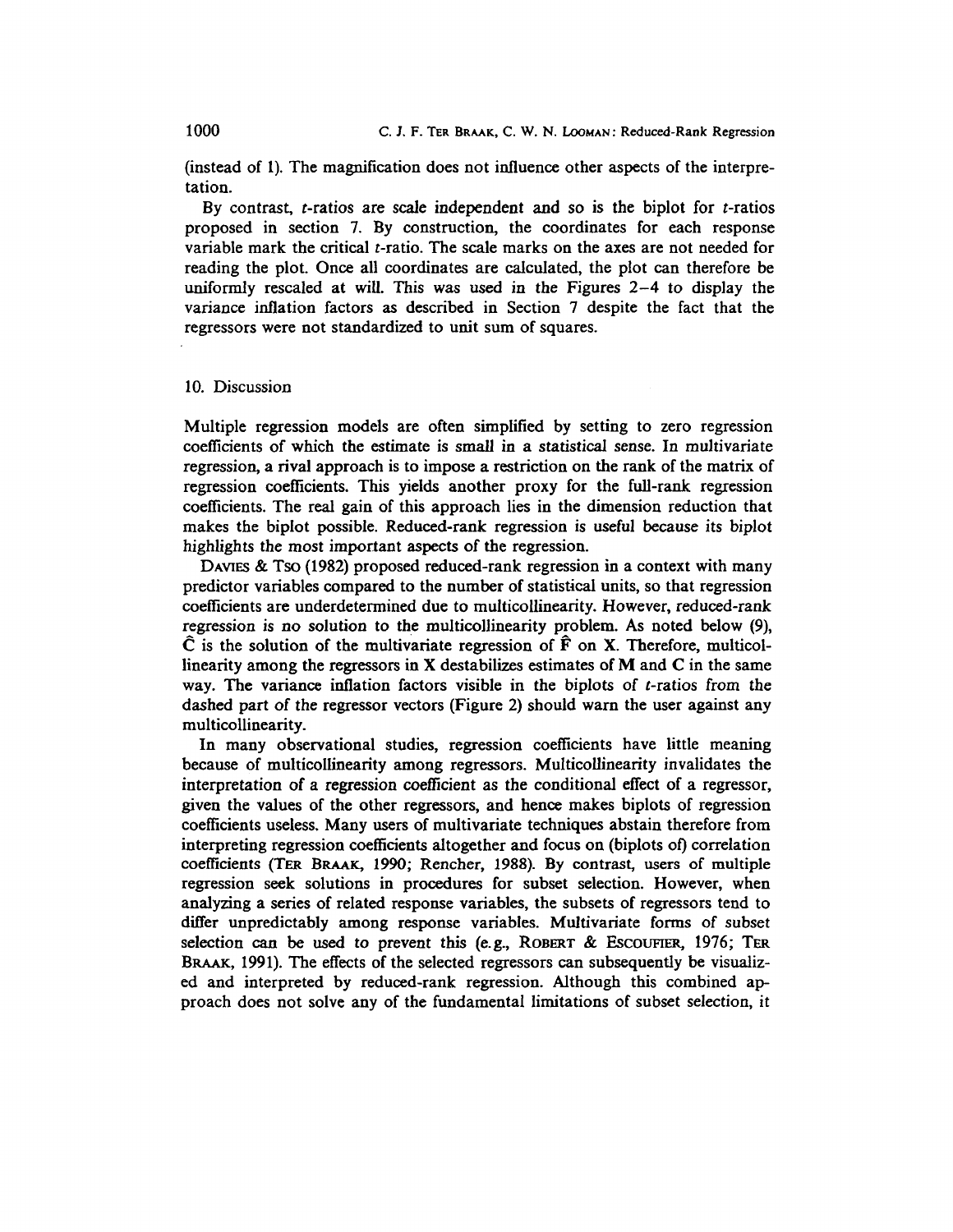may be helpful for exploring the structure in a regression problem beyond the structure contained in simple correlation coefficients. An alternative is to use biased estimation methods, such as partial least squares (AAsTVEIT & MARTENS, 1986; Höskuldsson, 1988) or ridge regression with rank restriction on the matrix of regression coefficients. The emphasis then necessarily shifts from interpreting regression coefficients to prediction.

In our illustrative example, there were no problems of multicollinearity. The biplot of reduced-rank regression helped to reveal a systematic relation between the increase or decrease of causes of death over time and their relation to SES (Figure 1). Simplified, Figure 1 shows that the high-class regions are trendsetters for 'modem' diseases, whereas the low-class regions lag behind in mortality pattern. Similar information could perhaps be presented more simply in optimally designed tables. We feel, however, that the biplot provides a good compromise between detail and overview.

As the theory and the example show, reduced-rank regression combines the attractive features of two popular statistical techniques: principal components analysis and multiple regression. In our view, reduced-rank regression should be added to the standard toolkit of applied statisticians.

#### Acknowledgements

The example was first presented at a workshop of the Dutch Society for Ordination and Classification (Autumn, 1989) devoted to the analysis of our example data. We are indebted to H. Van Dobben for pointing out that the t-ratio biplot could be enhanced with circles. We would like to thank A. Kunst for discussions and H. J. B. Birks, A. A.M. Jansen, B. Keen, M. Stapel and F. A. Van Eeuwijk for coments on the manuscript.

#### *References*

- AAsrvEIT, A. H. & MARTENS, H., 1986: ANOVA interactions interpreted by partial least squares regression. Biometrics 42, 829-844.
- ANDERSON, T. W., 1951: Estimating linear restrictions on regression coefficients. Ann. Math. Statist. 22, 327-351.
- ANDERSON, T. W., 1984: *An introduction to multivariate statistical analysis* (2nd ed.). New York: Wiley.
- ARMITAGE, P., 1971: *Statistical methods* in *medical research.* Oxford: Blackwell Scientific Publications.
- BRADu, D. & GABRIEL, K. R., 1978: The biplot as a diagnostic tool for models of two-way tables. Technometrics 20, 47-67.
- DAVIES, P. T. & Tso, M. K.-S., 1982: Procedures for reduced-rank regression. Appl. Statist. 31, 244-255.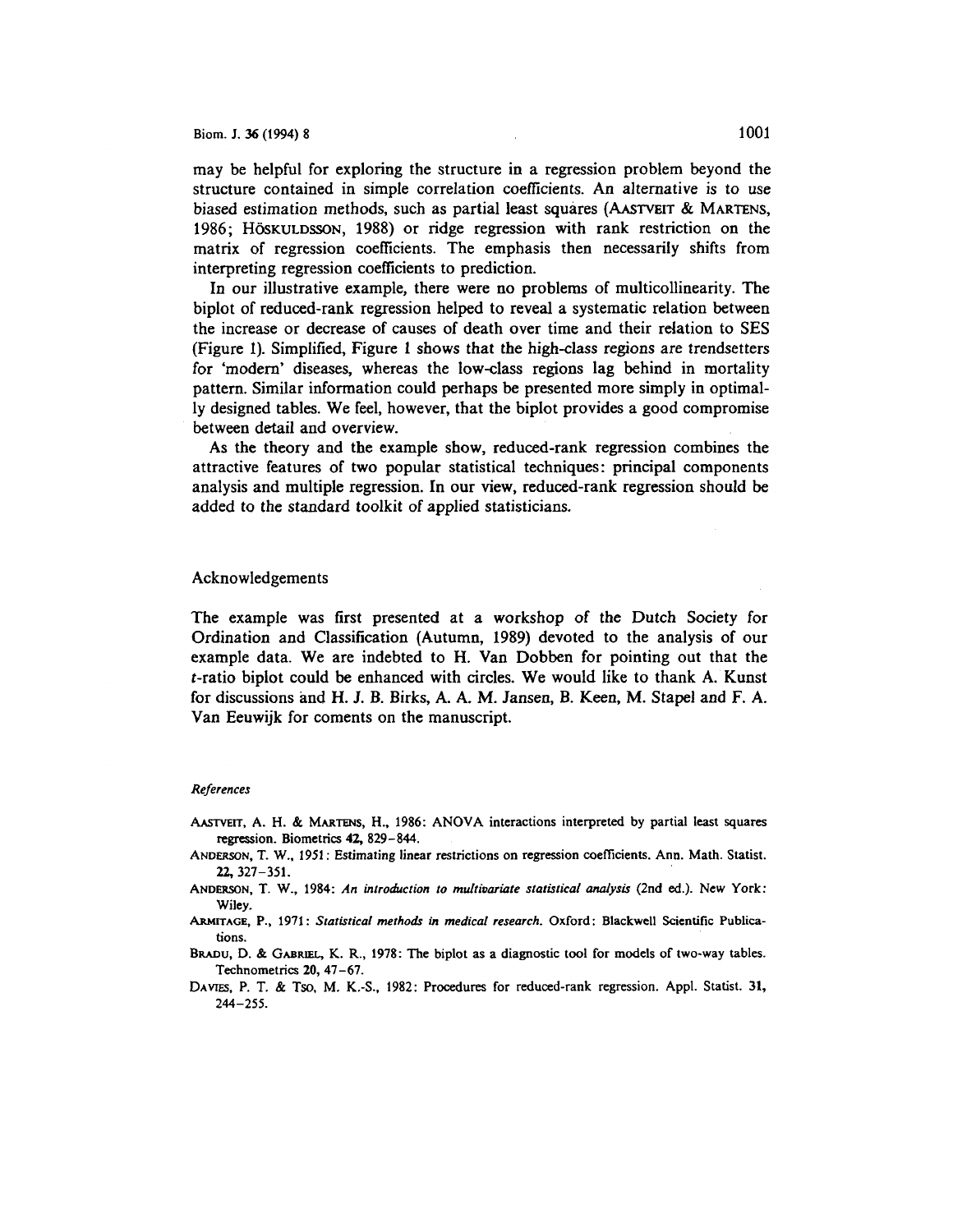EcKHART, C. & YoUNG, G., 1936: The approximation of one matrix by another of lower rank. Psychometrika 1, 211-218.

GABRIEL, K. R., 1971: The biplot graphic display of matrices with application to principal component analysis. Biometrika 58, 453-467.

GABRIEL, K. R., 1982: Biplot. In *Encyclopedia of Statistical Sciences.* Vol. 1, (ed. S. Kotz, and N. L. Johnson), pp. 263-271. New York: Wiley.

GABRIEL, K. R. & OooROFF, C. L., 1990: Biplots in biomedical research. Statist. Med. 9, 469-485.

- GENSTAT 5., 1987: GENSTAT *5* Reference manual. London: Clarendon Press.
- GoWER, J. C., 1992: Generalised biplots. Biometrika 79, 475-493.
- GREEN, P. E., 1976: *Mathematical Tools for Applied Multivariate Analysis.* New York: Academic Press.
- GREENACRE, M. J., 1984: *Theory* and *applications of correspondence analysis.* London: Academic Press.
- HART, N., 1986: Inequalities in health: the individual versus the environment. J. Roy. Statist. Soc. Al49, 228-246.
- HōskuLDsson, A., 1988: PLS regression methods. J. Chemomet. 2, 211-228.
- IsraELS, A. Z., 1984: Redundancy analysis for qualitative variables. Psychometrika 49, 331-346.
- IZENMAN, A. J., 1975: Reduced-rank regression for the multivariate linear model. J. Mult. Anal. 5, 248-264.
- JoLLIFFE, I. T., 1986: *Principal component analysis.* New York: Springer Verlag.
- KRZANOWSKI, W. J., 1988: *Principles of multivariate analysis.* Oxford: Clarendon Press.
- KUNST, A. E., LooMAN, C. W. N. & MACKENBACH, J.P., 1990: Socio-economic mortality differences in the Netherlands in 1950-1984: a regional study of cause-specific mortality. Soc. Sci. Med. 31, 141-152.
- LEFROVITCH, L. P., 1986: Linear predictivity: an alternative for MANOVA and multivariate multiple regression. Biom. J. 28, 771-781. .
- MARDIA, K. V., KENT, J. T. & BIBBY, J. M., 1979: *Multivariate analysis.* London: Academic Press.
- McCULLAGH, P. & NELDER, J. A., 1989: *Generalized linear models* (second edition). London: Chapman and Hall.
- MoNTGOMERY, D. C. & PEcK, E. A., 1982: *Introduction to linear regression analysis.* New York: Wiley.
- RAO, C. R, 1964: The use and interpretation of principal component analysis in applied research. Sankhya A26, 329-358.
- RENCHER, A. C., 1988: On the use of correlations to interpret canonical functions. Biometrika 75, 363-365.
- ROBERT, P. & EscoUFIER, Y., 1976: A unifying tool for linear multivariate statistical methods: the RV-coefficient. Appl. Statist. 25, 257-265.
- SEBER, G. A. F., 1984: *Multivariate observations.* New York: Wiley.
- TER BRAAK, C. J. F., 1983: Principal components biplots and alpha and beta diversity. Ecology 64, 454-462.
- TER BRAAK, C. J. F., 1987: Ordination. In *Data analysis in community and landscape ecology,* (eds. R. H. G. Jongman, C. J. F. Ter Braak, and 0. F. R. Van Tongeren), pp. 91-173. Wageningen: Pudoc.
- TER BRAAK, C. J. F., 1990: Interpreting canonical correlation analysis through biplots of structural correlations and weights. Psychometrika 55, 519-531.
- TER BRAAK, C. J. F., 1991: *CANOCO a FORTRAN program for canonical community ordination by* [partial] [detrended] [canonical] correspondence analysis, principal components analysis and *redundancy analysis (version 3.1).* Wageningen: Agricultural Mathematics Group.
- Tso, M. K.-S., 1981: Reduced-rank regression and canonical analysis. J. Rey. Statist. Soc. 843, 183-189.